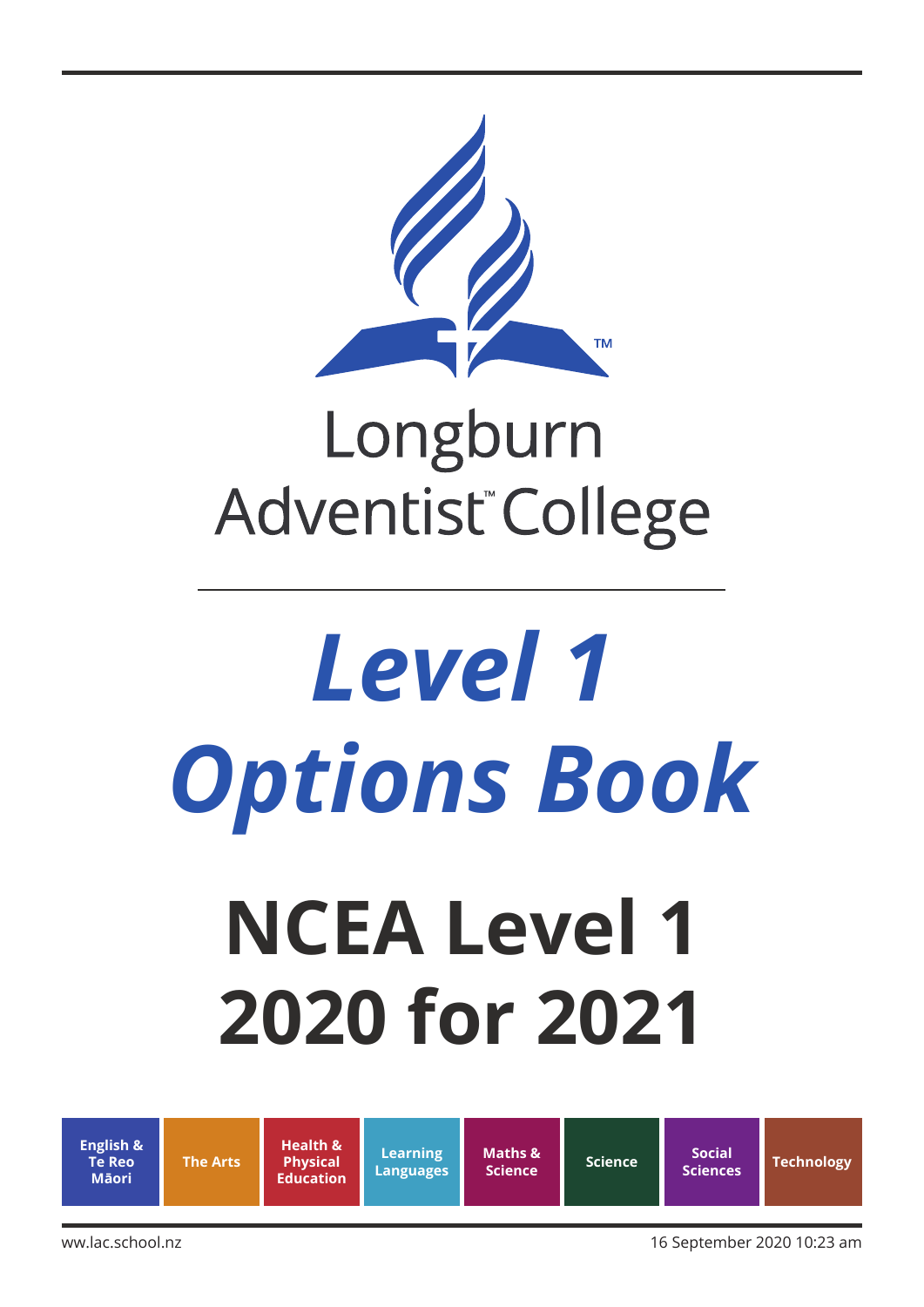### **Contents**

| Page           | <b>Contents</b>                | Page | <b>Contents</b>          |
|----------------|--------------------------------|------|--------------------------|
| 3              | Welcome letter                 | 16   | Mathematics Course A     |
| $\overline{4}$ | Planning a course              | 17   | Mathematics Course B&C   |
| 5              | <b>Building Construction</b>   | 18   | <b>Music</b>             |
| 6              | Commerce                       | 19   | Physical Education       |
| 7              | Computing                      | 20   | Religious Studies        |
| 8              | Empower - New subject for 2021 | 21   | Science                  |
| 9              | English                        | 22   | Visual Art               |
| 10             | Geography                      | 24   | <b>NCEA Information</b>  |
| 11             | Health                         | 25   | University Entrance      |
| 12             | <b>History</b>                 | 26   | Choosing Subjects Wisely |
| 13             | Hospitality                    | 27   | My Planning Page         |
| 14-15          | Subject Structure              | 28   | Vocational Pathways      |

| Page | Contents                 |
|------|--------------------------|
| 16   | Mathematics Course A     |
| 17   | Mathematics Course B&C   |
| 18   | <b>Music</b>             |
| 19   | Physical Education       |
| 20   | Religious Studies        |
| 21   | Science                  |
| 22   | Visual Art               |
| 24   | <b>NCEA Information</b>  |
| 25   | University Entrance      |
| 26   | Choosing Subjects Wisely |
| 27   | My Planning Page         |
| 28   | Vocational Pathways      |

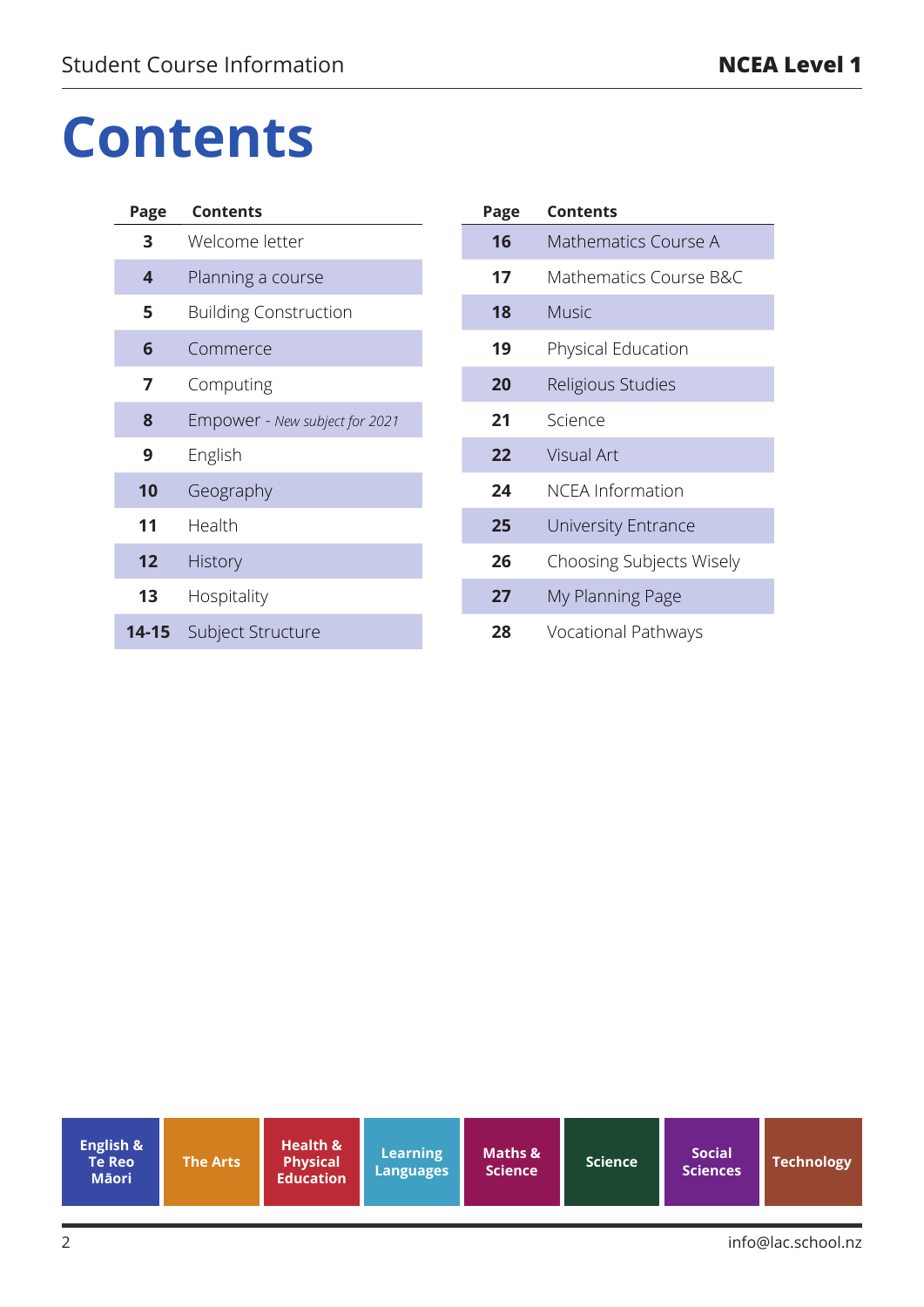### **Welcome**

#### *Dear Parents and Students*

This document contains information on all subjects offered at Longburn Adventist College for NCEA Level 1, 2021. Information provided will assist you in helping your child to make informed choices about the pathway they need to take towards their career choice.

Subject pathways need to be very carefully considered when students approach Year 11 as they will want to choose subjects that they will pursue through to Year 13. Students are encouraged to continue a broad range of subjects at this level. Of 6 subjects, 4 of them are Core subjects at LAC for Year 11 which are Religious Studies, Mathematics, English, and Science. The other **2 subjects** are chosen by the students from an option list. Students are required to **select 4 subjects in order of preference** for development of the timetable.

Good subject choices will be made if students consult with parents/caregivers and teachers. Student's subject choices will initially be collected. This information will help the school work out a timetable. It is important that subject choices are made very carefully.

While the information in this booklet is accurate at the time of going to print, reviews by NZQA or subject teachers may result in some changes to the Achievement or Unit Standards offered for a subject. Students are notified of the assessment programme for a subject at the beginning of Term 1 in the new year.

If you require further help, please contact Mrs Aiono.

I hope that this information may start you thinking about the various options available to you.

Mrs Tamar Aiono, Assistant Principal *tamara@lac.school.nz*

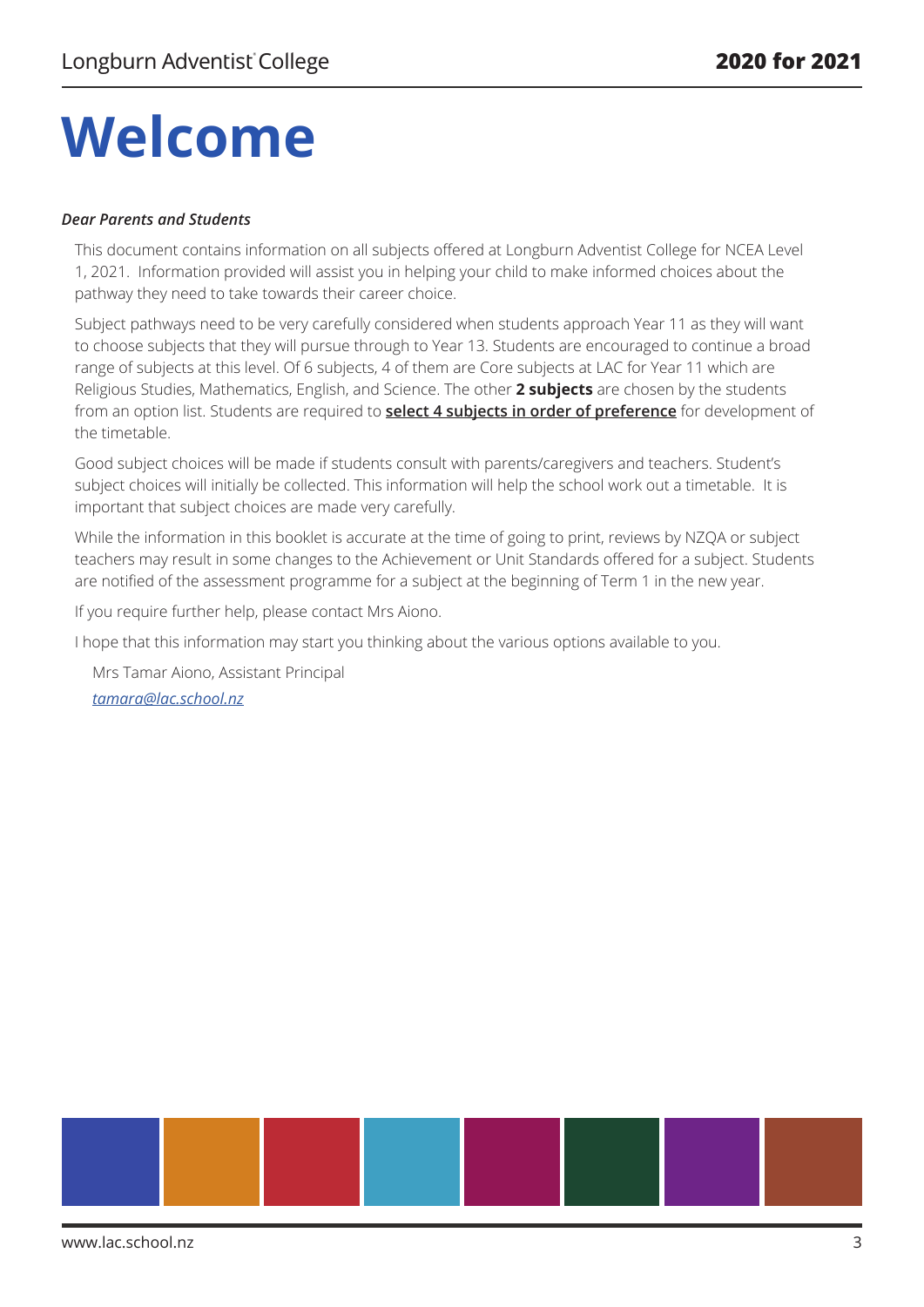### **Planning A Course For NCEA Level 1**

#### **1. Your Compulsory Subjects:**

- Religious Studies Finglish
- Mathematics Science

#### **2. Choose 4 Option Subjects in order of preference from:**

- Building Construction
- Commerce
- Computing
- Empower
- Geography
- Health

#### **3. Fill in Your Option Choice Form**

This will be done electronically in the last week of Term 3.

#### **4. Important School Policies for NCEA at LAC**

Please refer to your Student Diary for the NCEA Policies at LAC. In general, LAC subject areas do not provide an opportunity for reassessment of internal achievement standards. You need to be aware of the Policies for Authenticity, Resubmission, Appeals, Absences and Lateness, and checking records of your results.

#### **5. Selecting your Courses**

Not all courses offered, will run. It will depend on the number of students selecting the course and the availability of staffing. Select courses very carefully as it may be difficult to change courses at a later time.

#### **6. Entry Requirements**

Please note that the entry requirements listed for subjects are to provide students guidance for subject selection. These requirements will help students to understand prior learning that will enable the best possibility for success. If you have any questions regarding this, please contact Mrs Aiono or the relevant Leader of Learning.

#### **7. STAR, Gateway and Te Kura**

Students who wish to do specific work experience and placements in a career area need to contact Mrs Aiono, who will provide you with what needs to happen next. If there is a subject not offered at LAC that you would like to do, contact Mrs King, who will explain what needs to happen from there. These options are only for students who fit the criteria for this type of study and are committed and self motivated. Contact with parents/caregivers will also be made to ensure this decision has been discussed.

• Hospitality

• History

- Music
- Physical Education
- Visual Art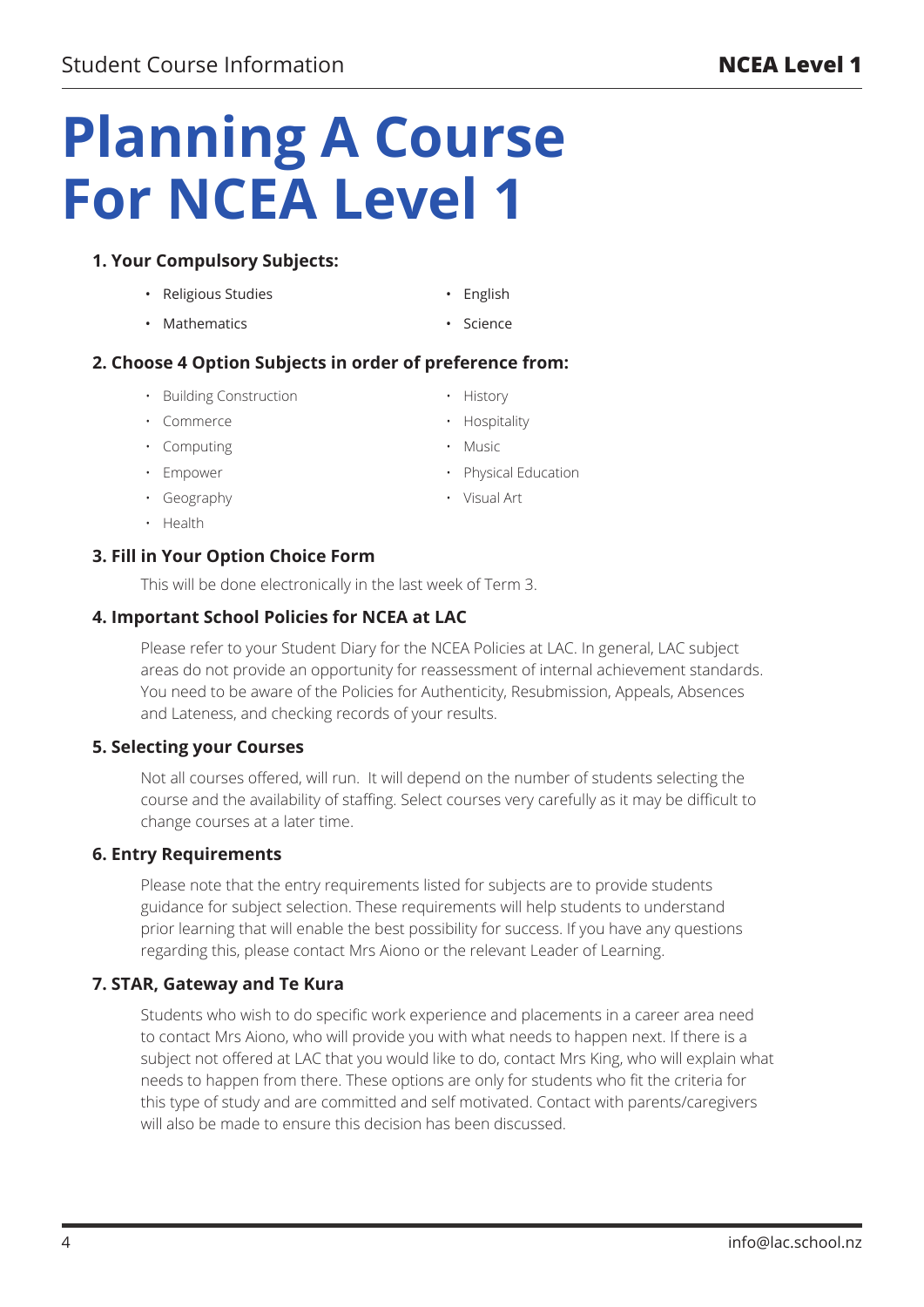### Level 1 **Building Construction**

#### **Qualification:**

Building Construction Level 1 (Unit Standards)

#### **Entry Requirement:**

None, but students find it easier if they have taken Woodwork in the previous year

#### **Course Description:**

The "BConstructive" course is designed as a progressive pathway for students wanting to integrate into a wide range of trade related occupations when they leave school, but not limited to these students. It is mostly a practical based course in the workshop.

The course is a total of 22 credits. These credits will be offered in English, Maths and the Woodwork shop.

#### **A range of the following Unit Standards will be offered:**

| US No.                        | <b>Level</b>   | No. of<br><b>Projects</b> | <b>Name</b>                                              | <b>Credits</b> |
|-------------------------------|----------------|---------------------------|----------------------------------------------------------|----------------|
| <b>US 12932</b>               | $\overline{2}$ | $\overline{2}$            | Construct timber garden furniture as BCATS projects      | 8              |
| <b>US 24352</b><br>Compulsory |                |                           | Apply Safe Working Practices in Construction             | $\overline{2}$ |
| <b>US 24355</b><br>Compulsory |                |                           | Knowledge of Construction & Manufacturing Materials Used | 4              |
| <b>US 24356</b><br>Compulsory |                |                           | Apply Workshop Procedures & processes for Projects       | 8              |
| <b>US 25919</b>               |                |                           | Use hardware and Fastenings for a BCATS project          | $\overline{2}$ |
| <b>US 12927</b>               | 2              | $\overline{2}$            | Hand tools                                               | 6              |
|                               |                |                           | <b>Total Credits offered</b>                             | 22             |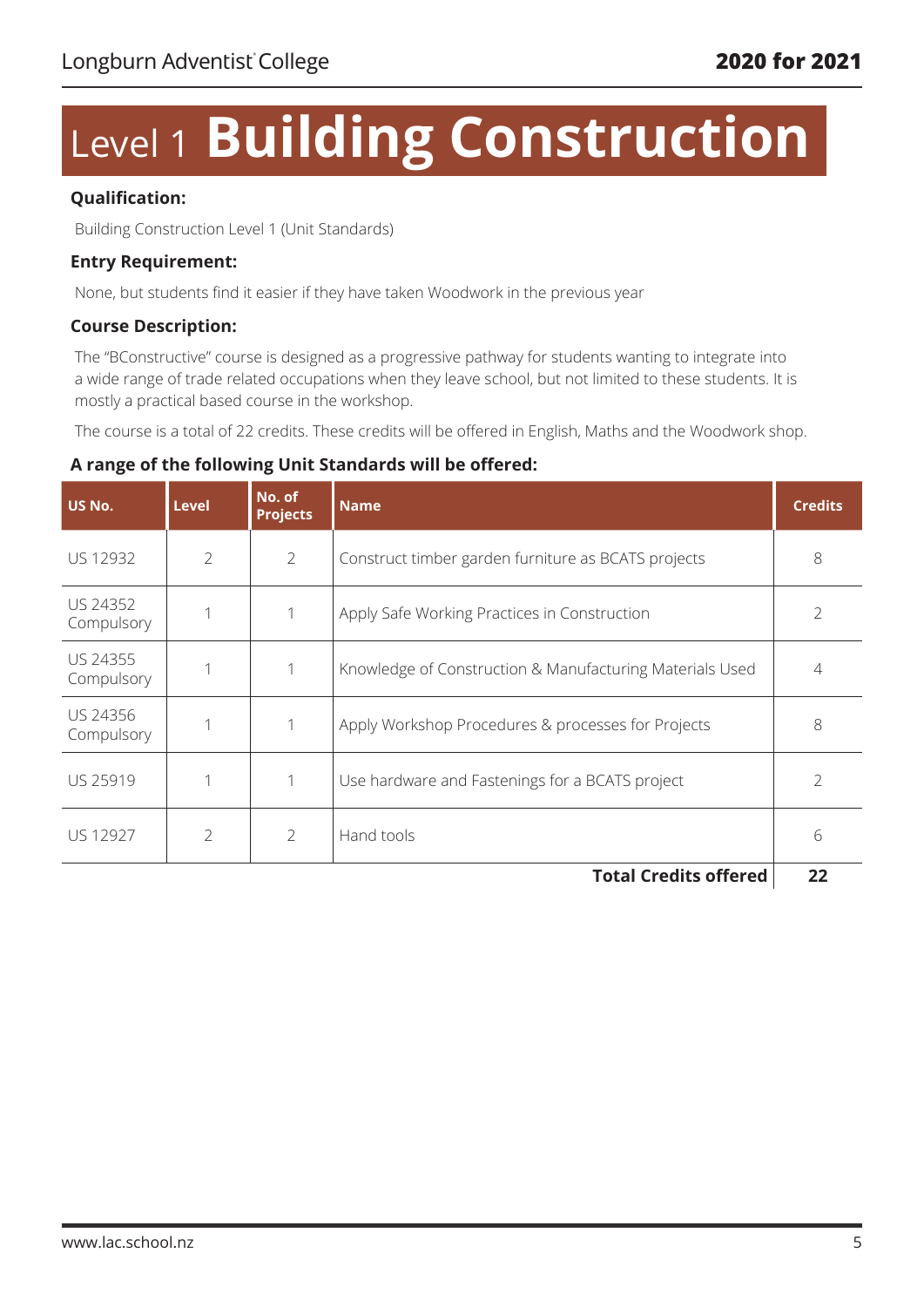### Level 1 **Commerce**

A combination of Accounting, Business Studies and Economics

#### **Qualification:**

NCEA Level 1 Achievement Standards –This subject provides you with the opportunity to gain credits towards the National Certificate of Educational Achievement.

#### **Entry Requirement:**

This subject has open entry with it being preferable for students to have achieved Year 10 English.

#### **Course Description:**

Accounting enables students to develop the knowledge and skills to manage and communicate the financial affairs of individuals, communities, and businesses.

Business Studies enables students to appreciate the issues that challenge businesses and stakeholders. In a rapidly changing world, it is important that citizens are able to make informed and rational decisions about business matters.

Economics enables students to gain an understanding of everyday microeconomic choices consumers, producers, and government need to make, because of scarcity, and the implications of these choices for society. Students are introduced to the supply and demand model, using it to support predictions they make about the effect of choices on society.

| <b>Standard</b><br>No. | <b>Version</b> | Level | <b>Credits</b> | Lit/<br><b>Num</b> | <b>Full Title</b>                                                                                                            | Internal/<br><b>External</b> |
|------------------------|----------------|-------|----------------|--------------------|------------------------------------------------------------------------------------------------------------------------------|------------------------------|
| AS 90840               | 3              | 1     | 3              |                    | Apply the marketing mix to a new or existing<br>product                                                                      | Internal                     |
| AS 90841               | $\overline{2}$ | 1     | 3              |                    | Investigate aspects of human resource<br>processes in a business                                                             | Internal                     |
| AS 90842               | $\overline{2}$ | 1     | 6              |                    | Carry out and review a product based business<br>activity within a classroom context with direction                          | Internal                     |
| AS 90976               | 3              | 1     | 3              |                    | Demonstrate understanding of accounting<br>concepts for small entities                                                       | External                     |
| AS 90980               | 3              | 1     | $\overline{4}$ |                    | Interpret accounting information for sole<br>proprietors                                                                     | External                     |
| AS 90982               | 3              | 1     | $\overline{4}$ |                    | Demonstrate understanding of cash<br>management for a small entity                                                           | Internal                     |
| AS 90983               | 3              | 1     | $\overline{4}$ |                    | Demonstrate understanding of consumer<br>choices, using scarcity and/or demand                                               | External                     |
| AS 90984               | 3              | 1     | 5              | L                  | Demonstrate understanding of decisions a<br>producer makes about production                                                  | Internal                     |
| AS 90985               | 3              | 1     | 3              | L                  | Demonstrate understanding of producer<br>choices using supply                                                                | External                     |
| AS 90986               | 3              | 1     | 5              | L                  | Demonstrate understanding of how consumer,<br>producer and/or government choices affect<br>society, using market equilibrium | External                     |
|                        |                |       |                |                    | <b>Total Credits offered</b>                                                                                                 | $16 - 20$                    |

#### **Achievement Standards (AS) that will be drawn from an assessment programme:**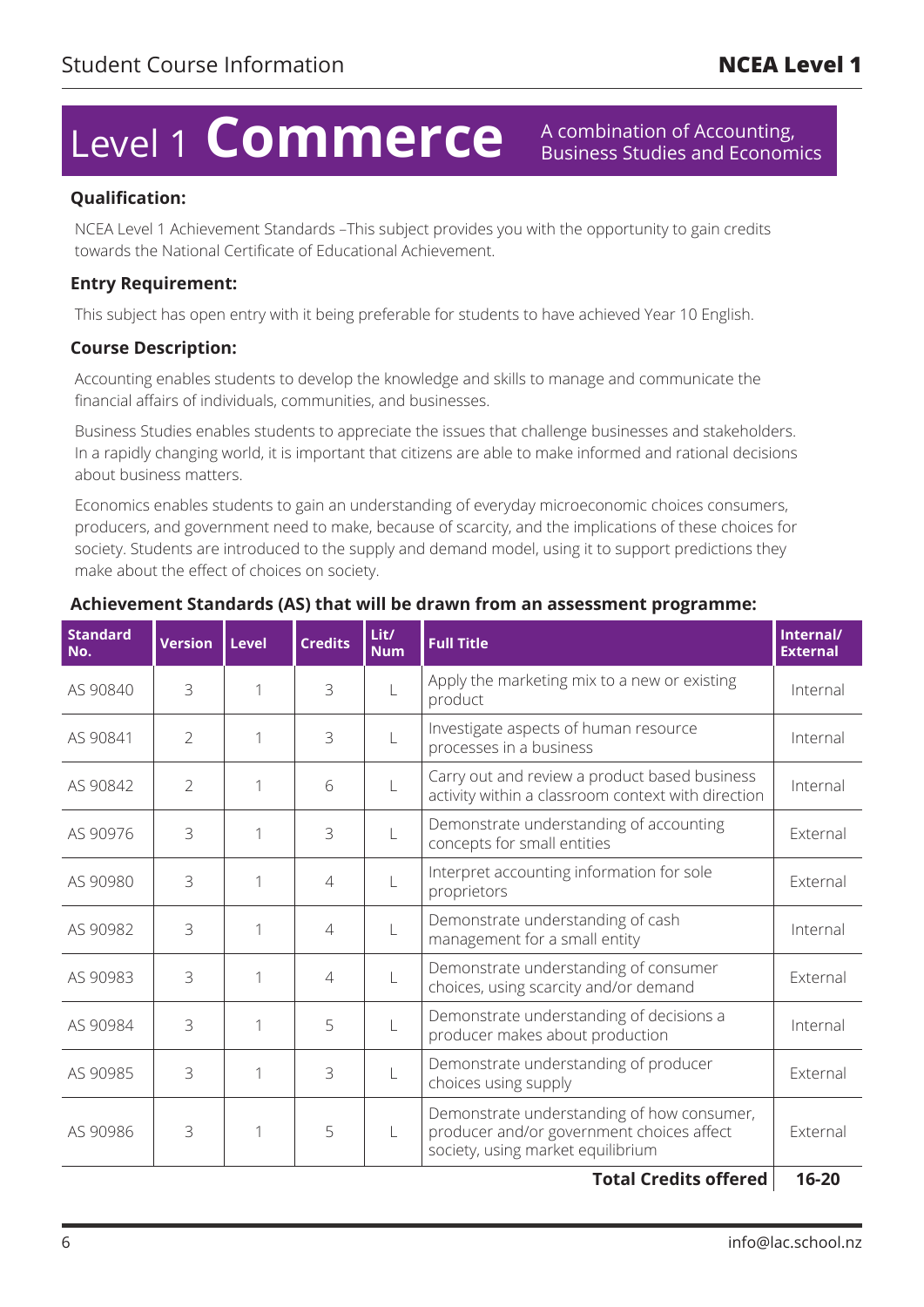### Level 1 **Computing**

#### **Qualification:**

NCEA Level 1 Computing; Contributes to the National Certificate in Computing Level 3.

#### **Entry Requirement:**

Open Entry

#### **Course Description:**

This subject introduces students to the topic of computing and teaches them the skills to participate in an Information Technology society. It also teaches them valuable and essential skills that can be transferred to many other fields of learning.

#### **Unit Standards (US) and Achievement Standards (AS) that will be drawn from for an assessment programme:**

| <b>Standard</b><br>No. | <b>Version</b> | <b>Level</b> | <b>Credits</b> | Lit/<br><b>Num</b> | <b>Full Title</b>                                                                                         | Internal/<br><b>External</b> |
|------------------------|----------------|--------------|----------------|--------------------|-----------------------------------------------------------------------------------------------------------|------------------------------|
| <b>US 101</b>          | 7              | 1            | $\overline{3}$ |                    | Develop and use keyboarding skills to enter text<br>MS Office 2016                                        | Internal                     |
| <b>US 504</b>          | 6              | 1            | $\overline{2}$ |                    | Produce a CV                                                                                              | Internal                     |
| <b>US 2780</b>         | 8              | 1            | $\overline{3}$ |                    | Demonstrate and apply knowledge of a personal<br>computer system                                          | Internal                     |
| <b>US 2792</b>         | 8              | 1            | $\overline{2}$ |                    | Produce simple desktop published documents<br>using templates                                             | Internal                     |
| <b>US 5946</b>         | 8              | 1            | 3              |                    | Use computer technology to create and deliver a<br>presentation from given content                        | Internal                     |
| AS 91071               | 3              | 1            | $\overline{4}$ |                    | Implement basic procedures to produce a<br>specified digital information outcome                          | Internal                     |
| AS 91072               | 3              | 1            | $\overline{3}$ |                    | Demonstrate understanding of digital media                                                                | Internal                     |
| AS 91073               | 3              | 1            | $\overline{4}$ |                    | Implement basic procedures to produce<br>a specified digital media outcome (Digital<br>Technologies 1.43) | Internal                     |
| AS 91075               | $\overline{4}$ | 1            | $\overline{3}$ |                    | Construct a plan for a Basic Computer Program<br>for a specified task (Digital Technologies 1.45)         | Internal                     |
| AS 91076               | $\overline{4}$ | 1            | 3              |                    | Construct a basic computer program for a<br>specified task (Digital Technologies 1.46)                    | Internal                     |
|                        |                |              |                |                    | Total Crodits offered                                                                                     | 16.20                        |

**Total Credits offered 16-20**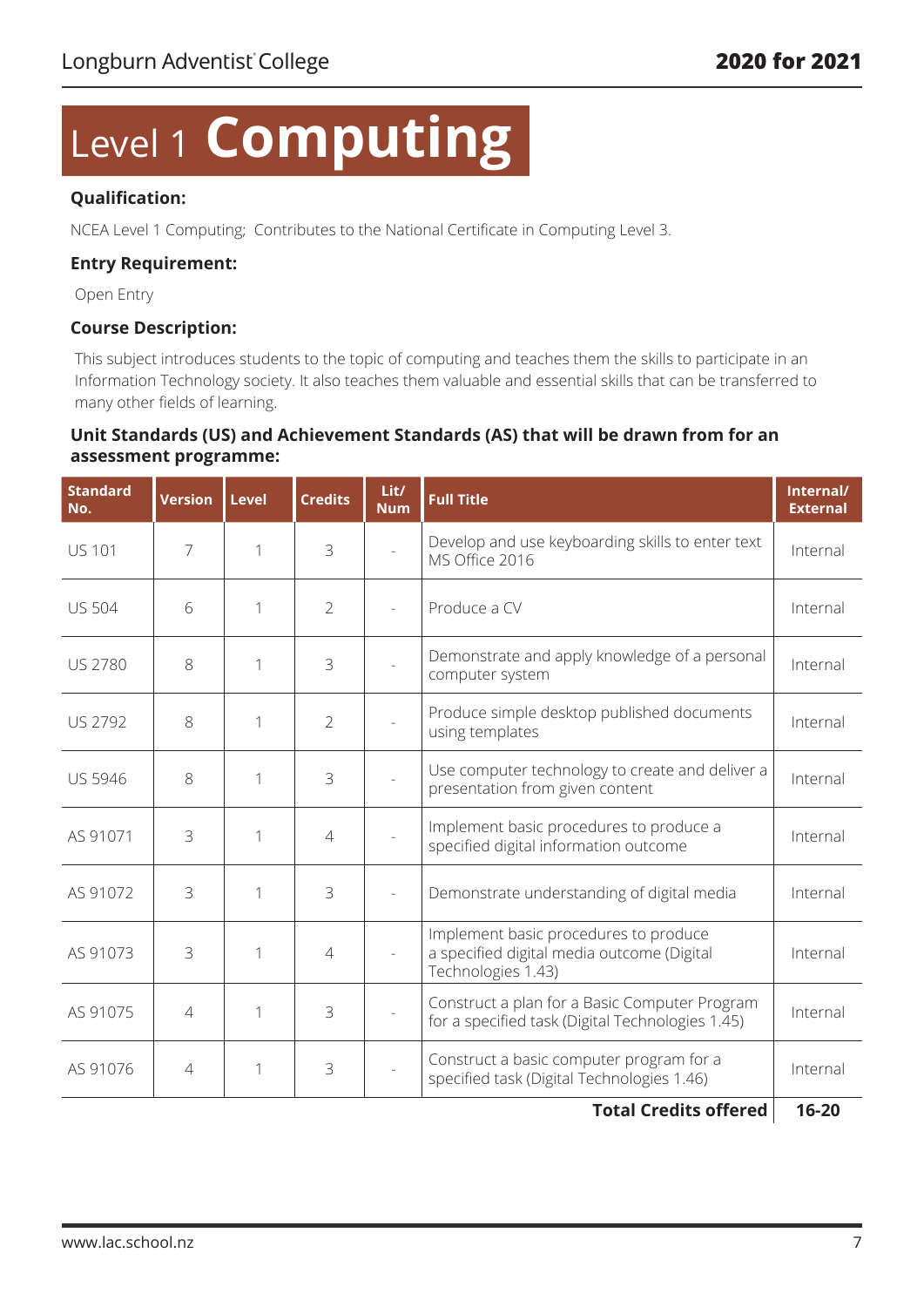### Level 1 **Empower** - New Course for 2021

#### **Qualification:**

NCEA Level 1 Achievement Standards - This subject provides you with the opportunity to gain credits towards the National Certificate of Educational Achievement.

#### **Entry Requirement:**

None

#### **Course Description:**

English is about connecting with others and their ideas and communicating our own. In this course, students will learn to communicate through accurate, correctly structured language. They will use books, films and texts to make them think about the world and their own place in it.

#### **Unit Standards that will be drawn from for an assessment programme:**

| <b>Standard</b><br>No. | <b>Version</b> | <b>Level</b> | <b>Credits</b> | Lit/<br><b>Num</b> | <b>Full Title</b>                                                         | Internal/<br><b>External</b> |
|------------------------|----------------|--------------|----------------|--------------------|---------------------------------------------------------------------------|------------------------------|
| <b>US 30933</b>        |                | 3            | 5              |                    | Demonstrate exercise and stretching techniques                            | Internal                     |
| <b>US 30935</b>        |                | 3            | 5              |                    | Develop and implement an exercise plan for<br>personal physical fitness   | Internal                     |
| <b>US 30936</b>        |                | 3            | 5              |                    | Demonstrate knowledge of the purpose and<br>protocols of exervise testing | Internal                     |
| US 30934               |                | 3            | 10             |                    | Select and instruct pre-designed exercise<br>programmes                   | Internal                     |
|                        |                |              |                |                    | <b>Total Credits offered</b>                                              | 20                           |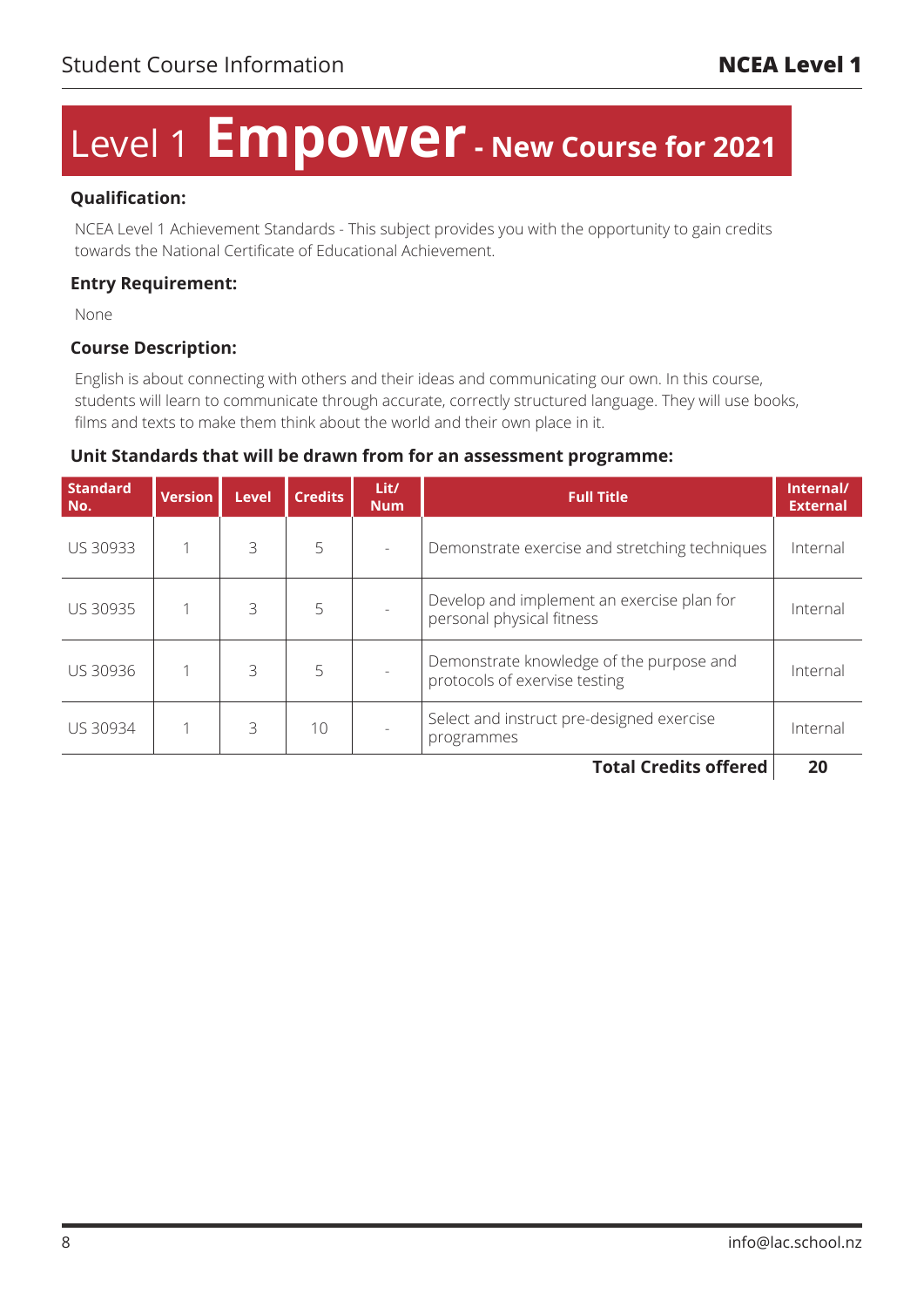### Level 1 **English**

#### **Qualification:**

NCEA Level 1 Achievement Standards - This subject provides you with the opportunity to gain credits towards the National Certificate of Educational Achievement.

#### **Entry Requirement:**

None

#### **Course Description:**

English is about connecting with others and their ideas and communicating our own. In this course, students will learn to communicate through accurate, correctly structured language. They will use books, films and texts to make them think about the world and their own place in it.

#### **Achievement Standards that will be drawn from for an assessment programme:**

| <b>Standard</b><br>No. | Version        | <b>Level</b> | <b>Credits</b> | Lit/<br><b>Num</b> | <b>Full Title</b>                                                                                                              | Internal/<br><b>External</b> |
|------------------------|----------------|--------------|----------------|--------------------|--------------------------------------------------------------------------------------------------------------------------------|------------------------------|
| AS 90849               | $\overline{3}$ |              | $\overline{4}$ | $\perp$            | Show understanding of specified aspect(s)<br>of studied written text(s), using supporting<br>evidence                          | External                     |
| AS 90850               | $\overline{3}$ |              | $\overline{4}$ | $\mathbf{L}$       | Show understanding of specified aspect(s) of<br>studied visual or oral text(s), using supporting<br>evidence                   | External                     |
| AS 90851               | $\overline{2}$ |              | $\overline{4}$ | $\mathbf{L}$       | Show understanding of significant aspects of<br>unfamiliar written text(s) through close reading,<br>using supporting evidence | External                     |
| AS 90052               | 5              |              | 3              | L                  | Produce creative writing                                                                                                       | Internal                     |
| AS 90053               | 5              |              | 3              | $\mathbf{L}$       | Produce formal writing                                                                                                         | Internal                     |
| AS 90852               | $\overline{2}$ |              | $\overline{4}$ |                    | Explain significant connections across texts,<br>using supporting evidence                                                     | Internal                     |
| AS 90854               | $\overline{2}$ |              | $\overline{4}$ |                    | Form personal responses to independently read<br>texts, supported by evidence                                                  | Internal                     |
| AS 90855               | $\overline{2}$ |              | 3              | $\mathbf{L}$       | Create a visual text                                                                                                           | Internal                     |
| AS 90857               | $\overline{2}$ |              | 3              | $\perp$            | Construct and deliver an oral text                                                                                             | Internal                     |
|                        |                |              |                |                    | <b>Total Credits offered</b>                                                                                                   | 20                           |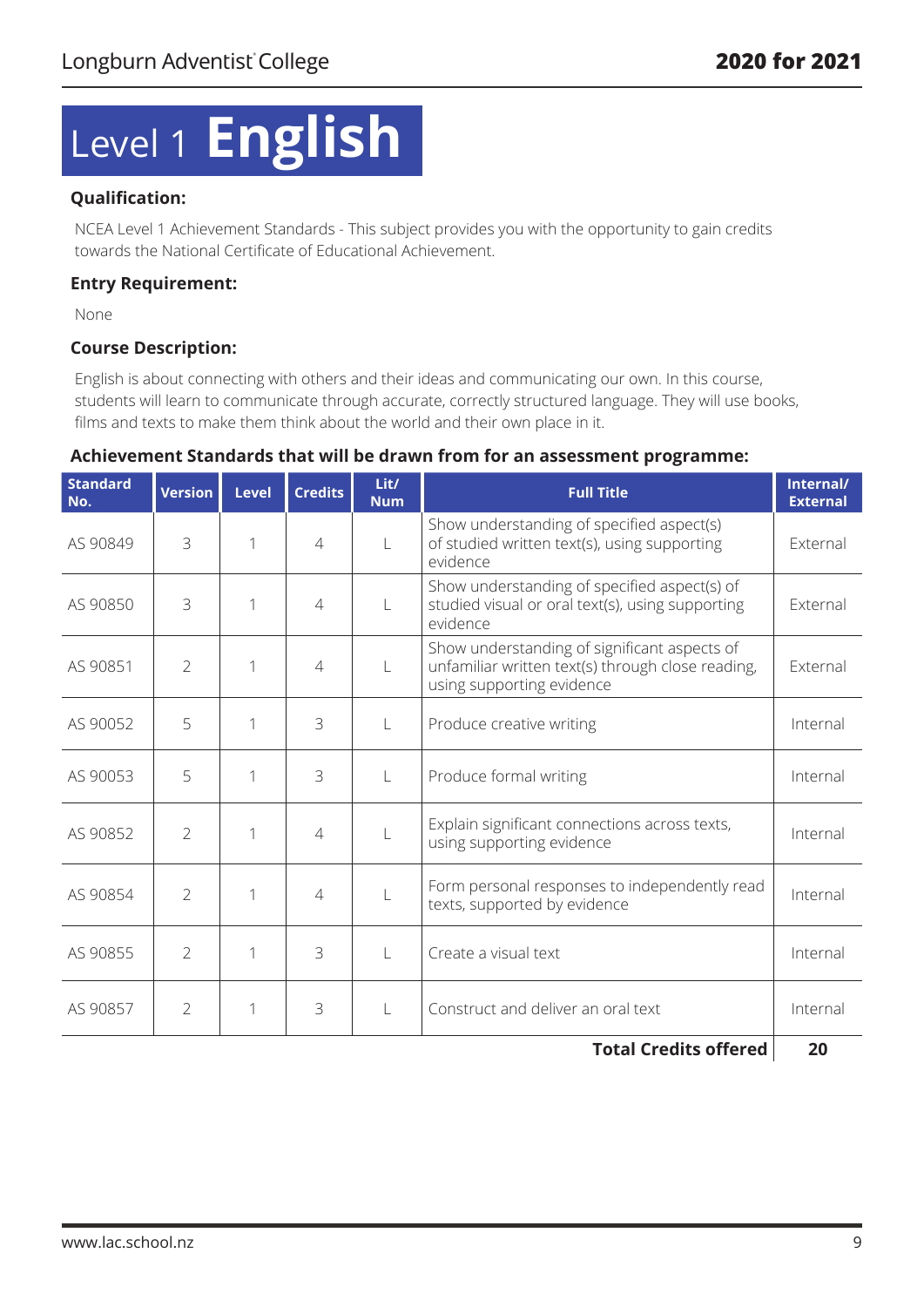### Level 1 **Geography**

#### **Qualification:**

NCEA Level 1 Achievement Standards - This subject provides you with the opportunity to gain credits towards the National Certification of Educational Achievement.

#### **Entry Requirements:**

Entry to this subject is based on students passing the Year 10 Social Studies assessments.

#### **Course Description:**

Geography is the study of the environment as the home of people. It seeks to interpret the world and how it changes over time - past, present, and future. It explores the relationships and connections between people and both natural and cultural environments.

Geography investigates the ways in which features are arranged on the earth's surface. It describes and explains the patterns and processes that create them. Students learn to think spatially and use maps, visual images and new technologies, including geographical information systems (GIS), to obtain, present and analyse information.

| <b>Standard</b><br>No. | <b>Version</b> | <b>Level</b> |                | Credits   Lit/Num | <b>Full Title</b>                                                                                             | Internal/<br><b>External</b> |
|------------------------|----------------|--------------|----------------|-------------------|---------------------------------------------------------------------------------------------------------------|------------------------------|
| AS 91007               | $\overline{3}$ |              | 4              | $\mathsf L$       | Demonstrate geographic understanding of<br>environments that have been shaped by<br>extreme natural event(s). | External                     |
| AS 91008               | 3              |              | $\overline{4}$ | L                 | Demonstrate geographic understanding of<br>population concepts.                                               | External                     |
| AS 91009               | 3              |              | 3              | L                 | Demonstrate geographic understanding of the<br>sustainable use of an environment.                             | Internal                     |
| AS 91010               | $\overline{2}$ |              | 4              | $\mathbb N$       | Apply concepts and basic geographic skills<br>to demonstrate understanding of a given<br>environment.         | External                     |
| AS 91011               | $\overline{3}$ | 1            | 4              | L/N               | Conduct geographic research with direction                                                                    | Internal                     |
| AS 91012               | $\overline{2}$ |              | 3              | $\lfloor$         | Describe aspects of a contemporary New<br>Zealand geographic issue.                                           | Internal                     |
| AS 91013               | $\overline{2}$ | 1            | 3              | $\lfloor$         | Describe aspects of a geographic topic at a<br>global scale                                                   | Internal                     |
| AS 91014               | $\overline{2}$ |              | 3              |                   | Apply spatial analysis with direction, to solve a<br>geographic problem.                                      | Internal                     |
|                        |                |              |                |                   | ティア・レーター こうじょう こくりょうかいし                                                                                       |                              |

#### **Achievement Standards that will be drawn from for an assessment programme:**

**Total Credits offered 16-20**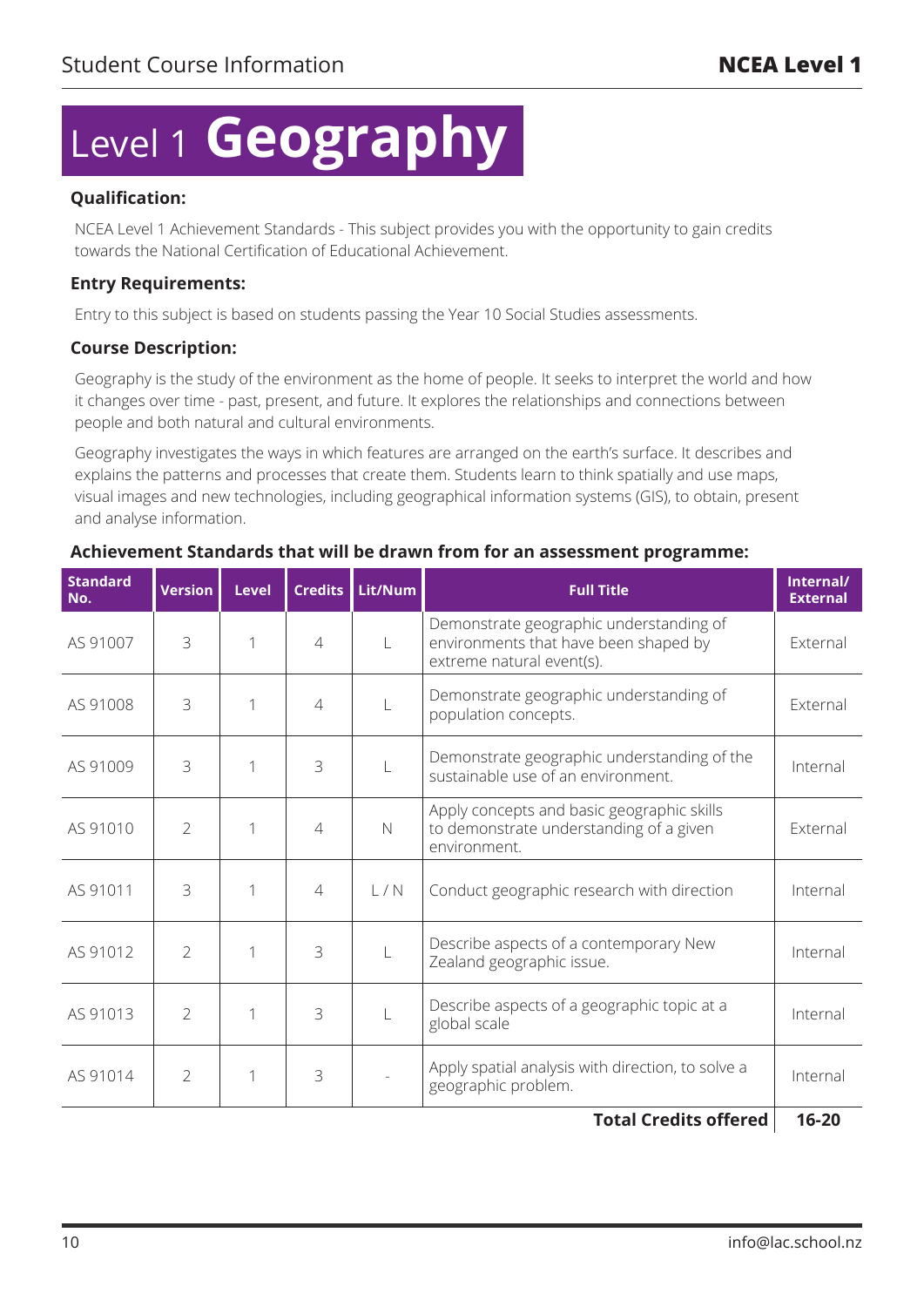

#### **Qualification:**

NCEA Level 1 Achievement Standards - This subject provides you with the opportunity to gain credits towards the National Certificate of Educational Achievement.

#### **Entry Requirement:**

This subject has open entry with it being preferable for students to have achieved Year 10 English

#### **Course Description:**

Health Education enables students to focus on the dimensions of hauora and the application of the concept to a range of contexts. They also consider how the dimensions of hauora interrelate.

Students develop a basic understanding of a socio-ecological perspective through considering personal, interpersonal, community, and societal influences on well-being and strategies for enhancing well-being.

#### **Achievement Standards that will be drawn from for an assessment programme:**

| <b>Standard</b><br>No. | <b>Version</b>           | <b>Level</b> | <b>Credits</b> | Lit/<br><b>Num</b> | <b>Full Title</b>                                                                                           | Internal/<br><b>External</b> |
|------------------------|--------------------------|--------------|----------------|--------------------|-------------------------------------------------------------------------------------------------------------|------------------------------|
| AS 90971               | 3                        |              | 3              |                    | Take action to enhance an aspect of personal<br>well-being                                                  | Internal                     |
| AS 90973               | 3                        |              | 5              |                    | Demonstrate understanding of interpersonal<br>skills used to enhance relationships                          | Internal                     |
| AS 90974               | $\overline{\mathcal{A}}$ |              | $\overline{4}$ |                    | Demonstrate understanding of strategies for<br>promoting positive sexuality                                 | Internal                     |
| AS 90975               | 3                        |              | $\overline{4}$ |                    | Demonstrate understanding of issues to make<br>health-enhancing decisions in drug-related<br>situations     | External                     |
| AS 91097               | 3                        |              | $\overline{4}$ |                    | Demonstrate understanding of ways in which<br>well-being can change and strategies to support<br>well-being | Internal                     |
|                        |                          |              |                |                    | $\blacksquare$<br><br>- - - -                                                                               |                              |

**Total Credits offered 20**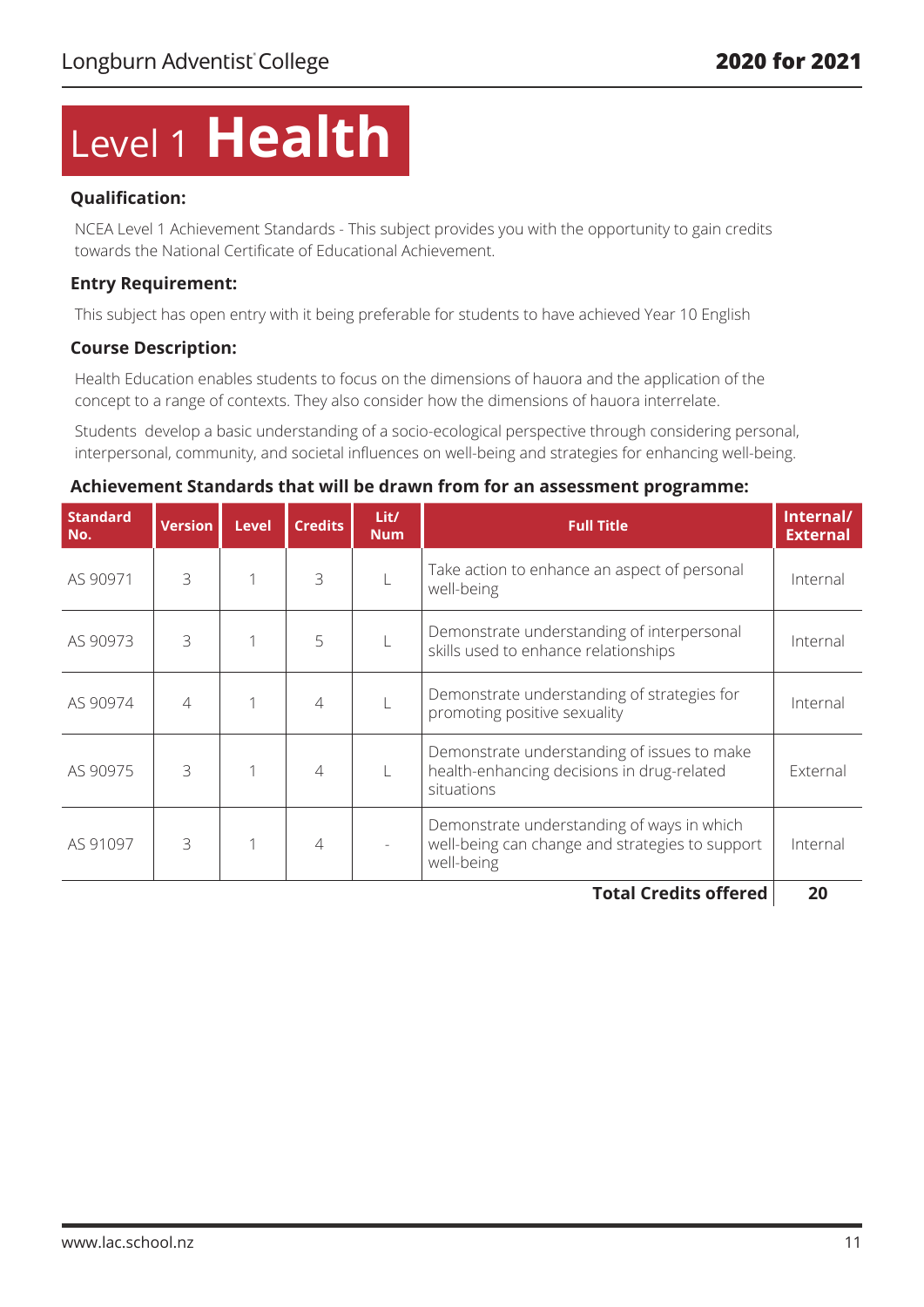### Level 1 **History**

#### **Qualification:**

NCEA Level 1 Achievement Standards - This subject provides you with the opportunity to gain credits towards the National Certificate of Educational Achievement.

#### **Entry Requirement:**

Entry is open for this subject. Where limited places are available in Level 1 History, student's marks from the previous year will be considered for prioritising entry

#### **Course Description:**

Where possible, history encompasses events occurring in New Zealand and/or global events involving or influencing New Zealanders.

Students are encouraged to question accepted interpretations of the past and to consider contesting theories of historians and commentators.

History equips students with knowledge and skills that are valuable and useful throughout life. These include research techniques, the skills needed to process and synthesise varied and complex materials, the skills needed to give clear and effective oral and written presentations, and the ability to articulate ideas and make them clear to others.

With these skills, students enhance their employability and are able to participate actively and critically in their societies.

| <b>Standard</b><br>No. | Version   Level | <b>Credits</b> | Lit/Num Full Title |                                                                                                                              | Internal/<br><b>External</b> |
|------------------------|-----------------|----------------|--------------------|------------------------------------------------------------------------------------------------------------------------------|------------------------------|
| AS 91001               | 3               | $\overline{4}$ |                    | Carry out an investigation of an historical event,<br>or place, of significance to New Zealanders                            | Internal                     |
| AS 91002               | 3               | $\overline{4}$ |                    | Demonstrate understanding of an historical<br>event or place, of significance to New Zealanders                              | Internal                     |
| AS 91003               | 3               | 4              |                    | Interpret sources of an historical event of<br>significance to New Zealanders                                                | External                     |
| AS 91004               | 3               | $\overline{4}$ |                    | Demonstrate understanding of different<br>perspectives of people in an historical event of<br>significance to New Zealanders | Internal                     |
| AS 91005               | 3               | $\overline{4}$ |                    | Describe the causes and consequences of an<br>historical event                                                               | External                     |
| AS 91006               | 3               | 4              |                    | Describe how a significant historical event<br>affected New Zealand society                                                  | External                     |
|                        |                 |                |                    | <b>Total Credits offered</b>                                                                                                 | $16 - 20$                    |

#### **Achievement Standards that will be drawn from for an assessment programme:**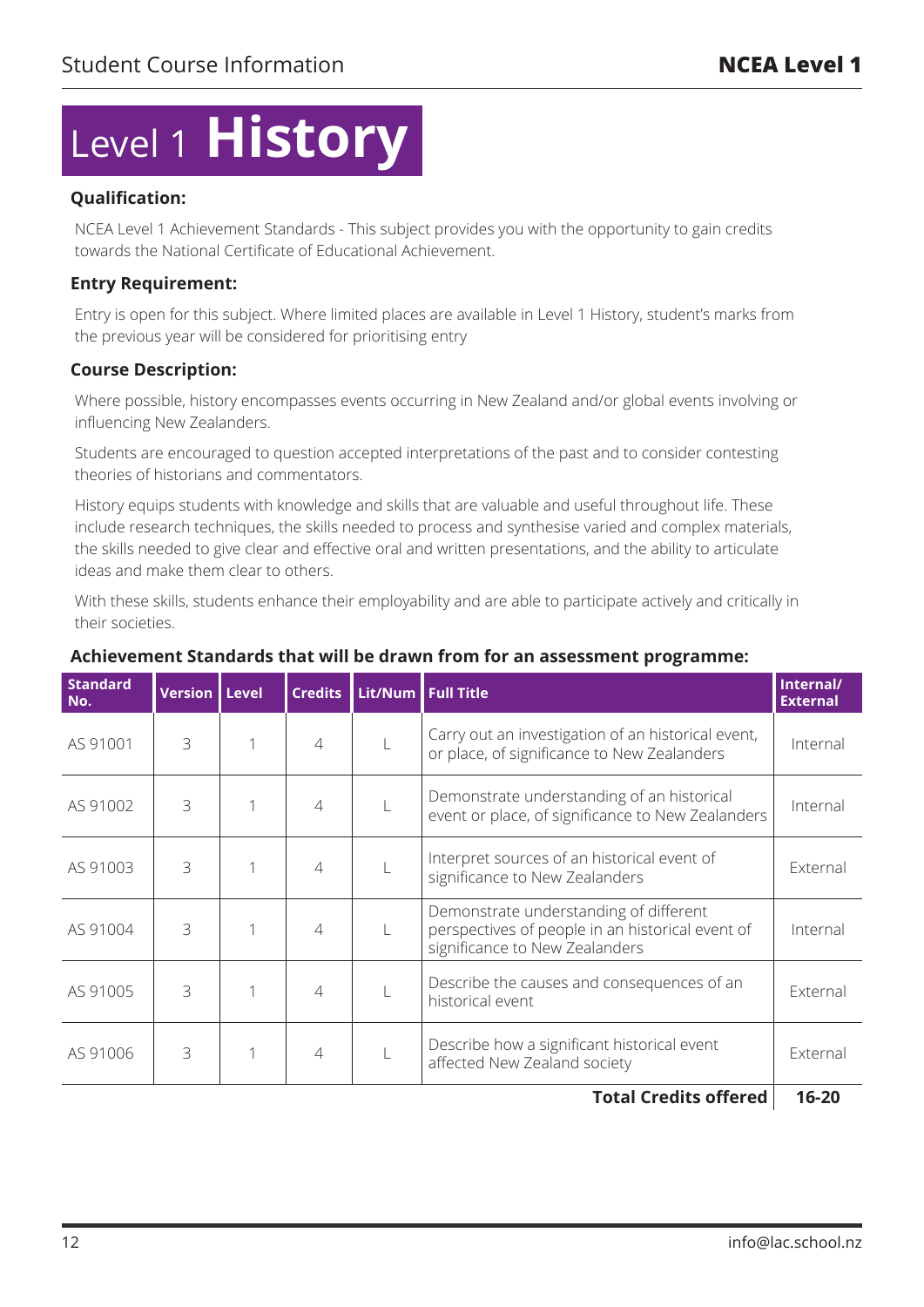### Level 1 **Hospitality**

#### **Qualification:**

NCEA Level 1 Unit Standards Course - This subject provides you with the opportunity to gain credits towards the National Certificate of Educational Achievement.

#### **Entry Requirement:**

None

#### **Course Description:**

Level 1 Hospitality follows the Unit Standard course framework. All learning materials are given to each student by an outside school supplier; Service IQ. During this course, students explore the different strands founded in the Hospitality Industry, in relation to food safety, food handling, knife skills and basic cookery skills. The Units offered during 2021 are subject to change as they will be dependent on students' interests.

#### **Unit Standards that will be drawn from for an assessment programme:**

| <b>Standard</b><br>No. | <b>Version</b> | <b>Level</b> | <b>Credits</b> | Lit/<br><b>Num</b> | <b>Full Title</b>                                                                              | Internal/<br><b>External</b> |
|------------------------|----------------|--------------|----------------|--------------------|------------------------------------------------------------------------------------------------|------------------------------|
| <b>US 21059</b>        | V <sub>4</sub> | 1            | $\overline{2}$ |                    | Demonstrate knowledge of knife care, use,<br>storage and carrying for the hospitality industry | Internal                     |
| <b>US 15892</b>        | V <sub>5</sub> | 1            | 5              |                    | Demonstrate knowledge of terminology used for<br>food and recipes in Commercial Cookery        | Internal                     |
| <b>US 15895</b>        | V <sub>4</sub> | 1            | $\overline{2}$ |                    | Demonstrate knowledge of boiling and baking in<br>the commercial catering industry             | Internal                     |
| <b>US 15921</b>        | V <sub>5</sub> |              | 3              |                    | Prepare and cook a cake, a sponge and a batch<br>of scones in the hospitality industry         | Internal                     |
| <b>US 15901</b>        | V <sub>5</sub> | 1            | 3              |                    | Prepare and present fruit and vegetables in the<br>hospitality industry                        | Internal                     |
| <b>US 19770</b>        | V <sub>4</sub> |              | 3              |                    | Prepare and present egg and cheese dishes in<br>the hospitality industry                       | Internal                     |
| AS 90959               | V3             |              | 5              |                    | Demonstrate knowledge of practices and<br>strategies to address food handling issues           | Internal                     |
| AS 90956               | V3             |              | 5              |                    | Demonstrate knowledge of an individual's<br>nutritional needs                                  | Internal                     |
|                        |                |              |                |                    | <b>Total Credits offered</b>                                                                   | 18                           |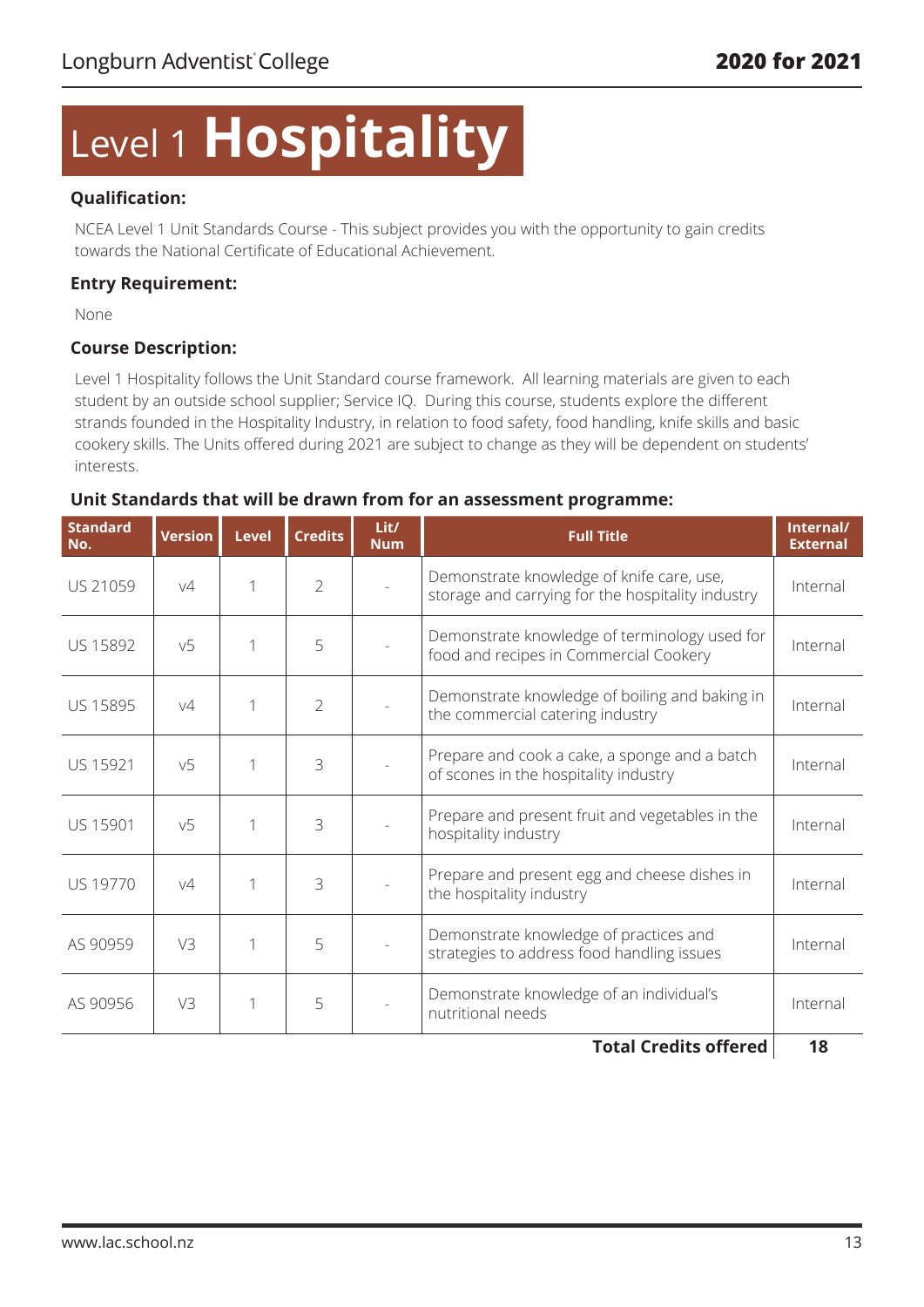# **Subject Structure 2021**

|                                                            |                                                  | <b>Junior School</b>                                                                                                             |                                                  |
|------------------------------------------------------------|--------------------------------------------------|----------------------------------------------------------------------------------------------------------------------------------|--------------------------------------------------|
| <b>LEARNING AREAS</b>                                      | <b>YEAR 7 &amp; 8</b>                            | <b>YEAR 9</b>                                                                                                                    | <b>YEAR 10</b>                                   |
|                                                            | <b>Music</b>                                     | <b>Music</b>                                                                                                                     | <b>Music</b>                                     |
| <b>The Arts</b>                                            | <b>Visual Arts</b>                               | <b>Visual Arts</b>                                                                                                               | <b>Visual Arts</b>                               |
| <b>English</b>                                             | <b>English</b>                                   | <b>English</b>                                                                                                                   | <b>English</b>                                   |
| <b>Health &amp;</b>                                        | <b>Health &amp;</b><br><b>Physical Education</b> | <b>Health &amp;</b><br><b>Physical Education</b>                                                                                 | <b>Health &amp;</b><br><b>Physical Education</b> |
| <b>Physical Education</b>                                  |                                                  |                                                                                                                                  |                                                  |
|                                                            |                                                  | <b>Invictus Wellbeing Programme</b>                                                                                              |                                                  |
| <b>Mathematics &amp;</b><br><b>Statistics</b>              | <b>Mathematics</b>                               | <b>Mathematics</b>                                                                                                               | <b>Mathematics</b>                               |
| <b>Science</b>                                             | <b>Science</b>                                   | <b>Science</b>                                                                                                                   | <b>Science</b>                                   |
|                                                            | <b>Bible</b>                                     | <b>Bible</b>                                                                                                                     | <b>Bible</b>                                     |
| <b>Social Sciences</b>                                     | <b>Integrated</b><br><b>Studies</b>              | <b>Social Studies</b>                                                                                                            | <b>Social Studies</b>                            |
|                                                            |                                                  | Information<br>Technology                                                                                                        | Information<br><b>Technology</b>                 |
| <b>Technology</b>                                          | Woodwork                                         | Woodwork                                                                                                                         | Woodwork                                         |
|                                                            | Home Economics                                   | Home Economics                                                                                                                   | <b>Home Economics</b>                            |
|                                                            |                                                  | Programming                                                                                                                      | Programming                                      |
| <b>Learning Support</b>                                    |                                                  | LAC's SENCO (Special Educational Needs Co-ordinator) can assess<br>& assist with students' learning needs across all Year levels |                                                  |
| <b>Vocational &amp; Outside</b><br><b>Provider Courses</b> |                                                  | Te Kura, the correspondence school<br>(for subjects that LAC does not offer)                                                     |                                                  |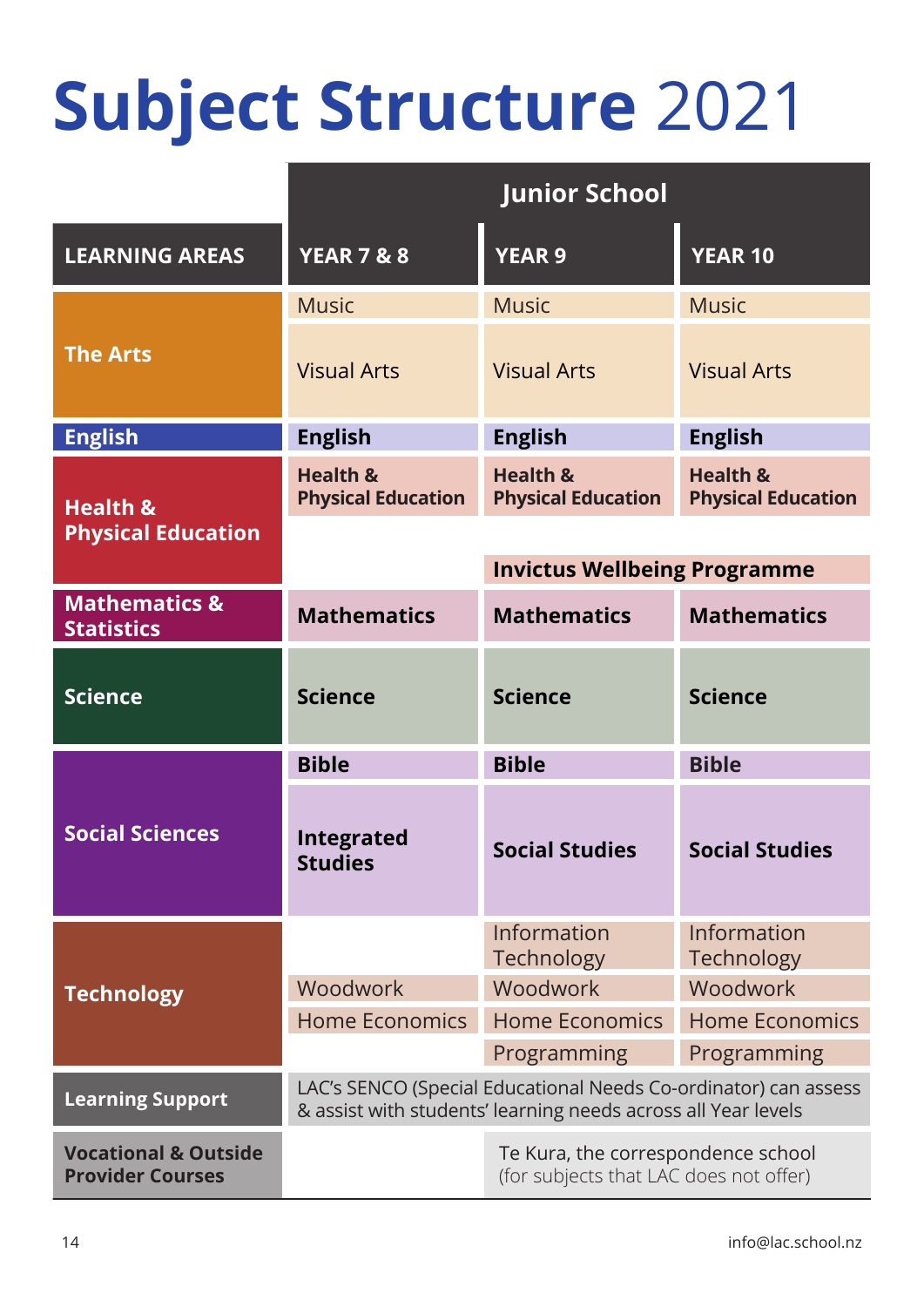#### **Bold type** indicates compulsory subjects *Subject to change*

|                              | <b>Senior School</b>                                          |                                                               |
|------------------------------|---------------------------------------------------------------|---------------------------------------------------------------|
| <b>NCEA Level 1</b>          | <b>YEAR 12</b><br><b>NCEA Level 2</b>                         | <b>YEAR 13</b><br><b>NCEA Level 3</b>                         |
|                              | <b>Music</b>                                                  | <b>Music</b>                                                  |
|                              | Design                                                        | Design                                                        |
|                              | <b>Painting</b>                                               | <b>Painting</b>                                               |
|                              | Photography                                                   | Photography                                                   |
|                              | <b>English</b>                                                | English                                                       |
| <b>Physical Education</b>    | <b>Physical Education</b>                                     | <b>Physical Education</b>                                     |
|                              | <b>Health</b>                                                 | Health                                                        |
|                              | Empower                                                       | Empower                                                       |
|                              |                                                               |                                                               |
| <b>Mathematics</b>           | <b>Mathematics with Statistics</b><br><b>OR</b> with Calculus | <b>Mathematics with Statistics</b><br><b>OR</b> with Calculus |
|                              | <b>Biology</b>                                                | <b>Biology</b>                                                |
|                              | Chemistry                                                     | Chemistry                                                     |
|                              | Physics                                                       | Physics                                                       |
| <b>Religious Studies</b>     | <b>Religious Studies</b>                                      | <b>Religious Studies</b>                                      |
|                              | <b>History</b>                                                |                                                               |
|                              | Commerce                                                      |                                                               |
|                              | Tourism                                                       | Tourism                                                       |
|                              | <b>Media Studies</b>                                          | Media Studies                                                 |
|                              | Computing                                                     | Computing                                                     |
| <b>Building Construction</b> | <b>Building Construction</b>                                  | <b>Building Construction</b>                                  |
|                              | Hospitality                                                   | Hospitality                                                   |
|                              |                                                               |                                                               |

Provisions for support will be provided where possible, through areas like SPEC (South Pacific Educational Courses) and ELL (English Language Learners)

• Gateway or STAR courses • Secondary Tertiary Provider programmes (STP) • Te Kura, the correspondence school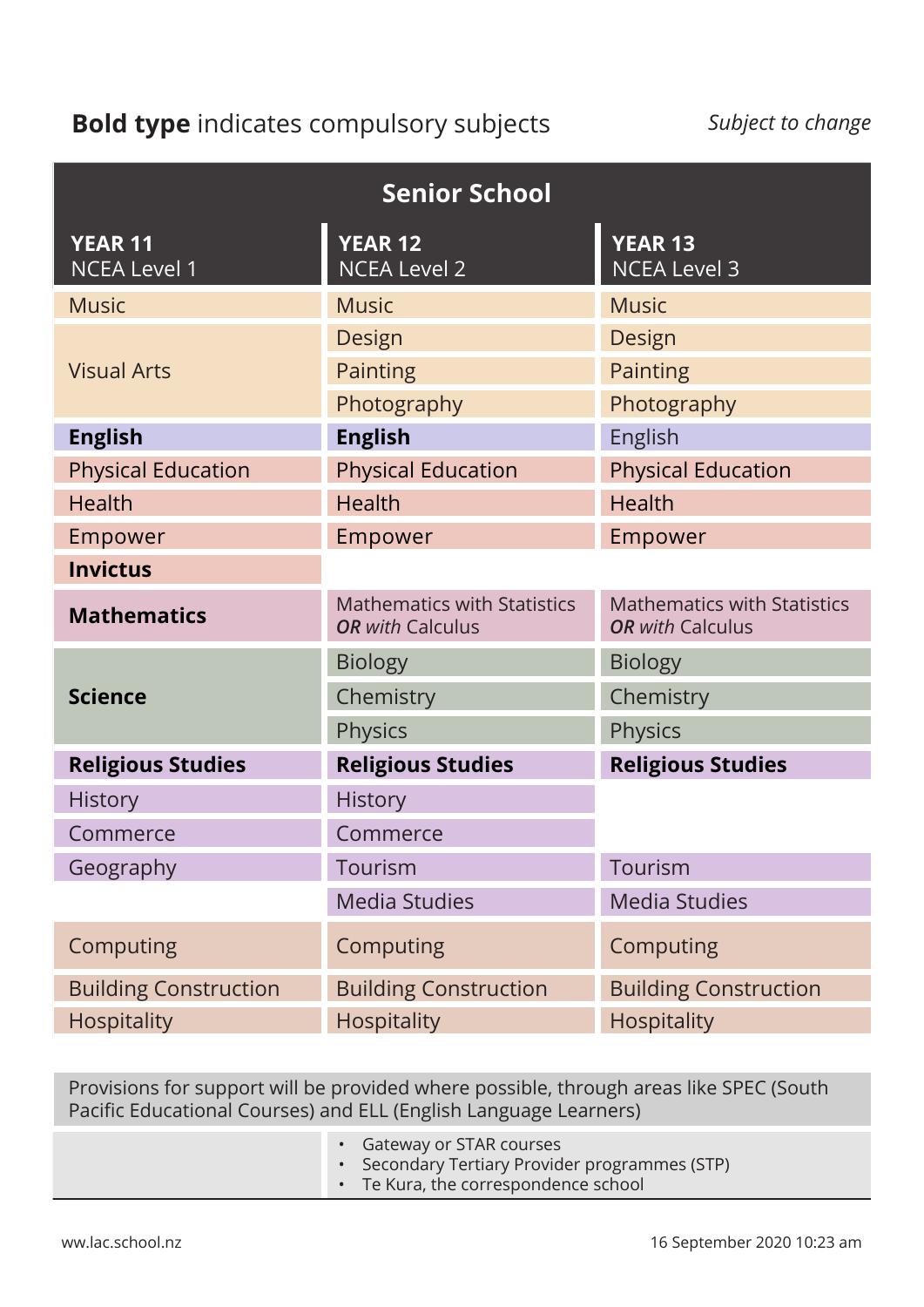### Level 1 **Mathematics**

#### **Qualification:**

This subject provides you with the opportunity to gain credits towards the National Certificate of Educational Achievement Level 1.

#### **Entry Requirement:**

None. Placement into one of the courses listed below will be decided after consultation with students and the Learning Leader of Mathematics.

#### **Course Description:**

This subject aims to develop skills, concepts and understanding to enable students to use mathematics with confidence. There are compulsory workbooks, and classwork and homework will be undertaken in these.

#### **Course A**

This course is made up of 3 internally assessed standards and 2 externally assessed standards.

| <b>Standard</b><br>No. | <b>Version</b> | <b>Level</b> |                | Credits Lit/Num | <b>Full Title</b>                                                                | Internal/<br><b>External</b> |
|------------------------|----------------|--------------|----------------|-----------------|----------------------------------------------------------------------------------|------------------------------|
| AS 91028               | 3              |              | $\overline{4}$ | $\mathsf{N}$    | Investigate relationships between tables,<br>equations and graphs                | External                     |
| AS 91029               | 3              |              | 3              | $\mathbb N$     | Apply linear algebra in solving problems                                         | Internal                     |
| AS 91032               | 3              |              | 3              | $\mathbb N$     | Apply right-angled triangles in solving<br>measurement problems                  | Internal                     |
| AS 91035               | 3              |              | $\overline{4}$ | N/L             | Investigate a given Multivariate data set using<br>the Statistical enguiry cycle | Internal                     |
| AS 91037               | $\overline{4}$ |              | 4              | N               | Demonstrate understanding of chance and data                                     | External                     |
|                        |                |              |                |                 | <b>Total Credits offered</b>                                                     | 18                           |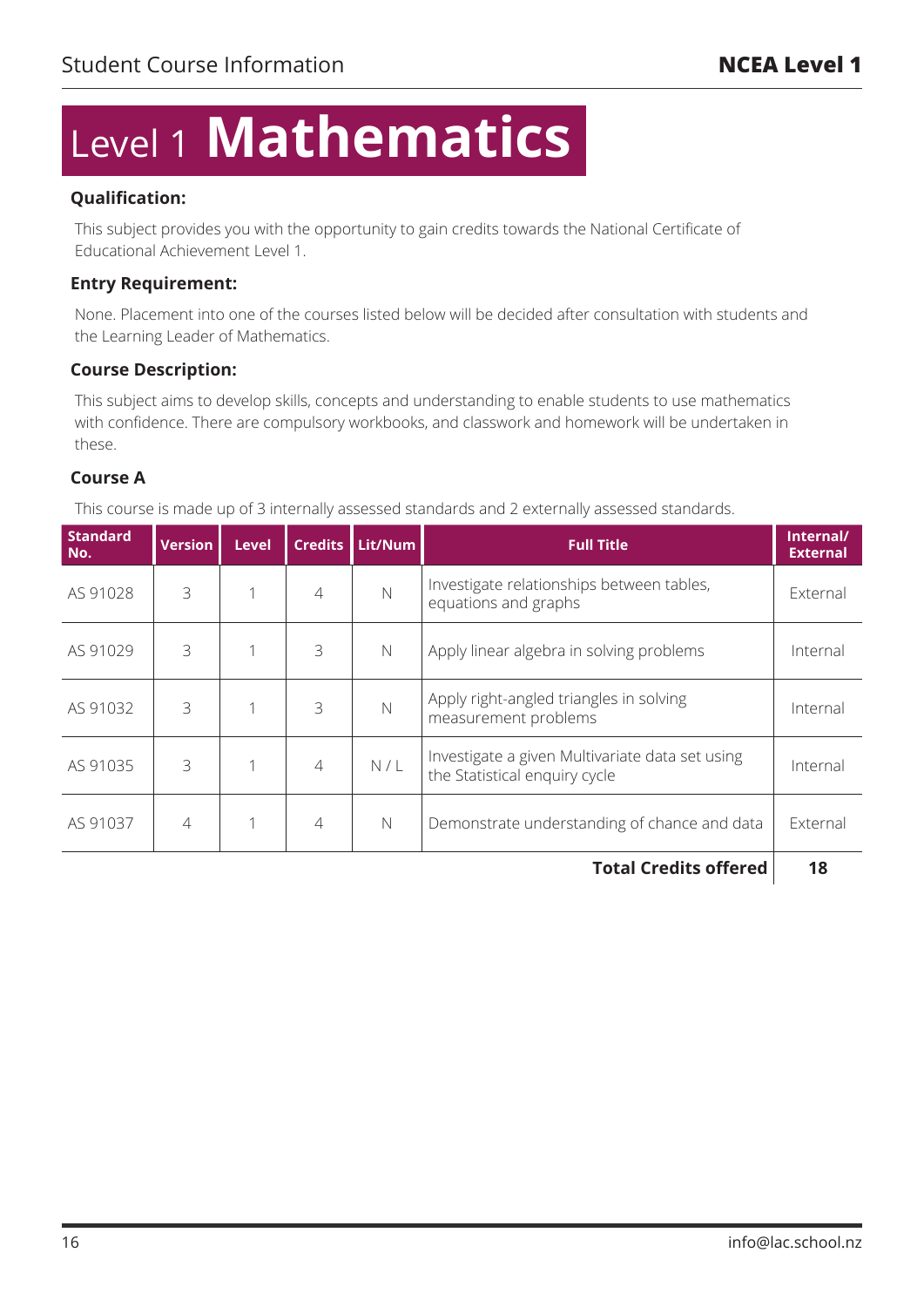#### **Course B**

This course is made up of 4 internally assessed standards and 1 externally assessed standard.

| <b>Standard</b><br>No. | <b>Version</b> | <b>Level</b> | <b>Credits</b> | Lit/Num      | <b>Full Title</b>                                                                | Internal/<br><b>External</b> |
|------------------------|----------------|--------------|----------------|--------------|----------------------------------------------------------------------------------|------------------------------|
| AS 91026               | 3              |              | $\overline{4}$ | $\mathbb N$  | Apply numeric reasoning in solving problems                                      | Internal                     |
| AS 91029               | 3              |              | 3              | N            | Apply linear algebra in solving problems                                         | Internal                     |
| AS 91032               | 3              |              | 3              | $\mathsf{N}$ | Apply right-angled triangles in solving<br>measurement problems                  | Internal                     |
| AS 91035               | 3              |              | $\overline{4}$ | N/L          | Investigate a given Multivariate data set using<br>the Statistical enquiry cycle | Internal                     |
| AS 91037               | $\overline{4}$ |              | $\overline{4}$ | $\mathbb N$  | Demonstrate understanding of chance and data                                     | External                     |
|                        |                |              |                |              | <b>Total Credits offered</b>                                                     | 18                           |

#### **Course C**

This course is made up of 3 internal unit standards that as a complete package will enable students to gain the numeracy requirements for NCEA Level 1.

| <b>Standard</b><br>No. | <b>Version</b> | <b>Level</b> | <b>Credits</b> | Lit/<br><b>Num</b> | <b>Full Title</b>                               | Internal/<br><b>External</b> |
|------------------------|----------------|--------------|----------------|--------------------|-------------------------------------------------|------------------------------|
| US 26623               | 3              |              | $\overline{4}$ | $\mathbb N$        | Use number to solve problems                    | Internal                     |
| <b>US 26626</b>        | 3              |              | 3              | $\mathbb N$        | Interpret Statistical information for a purpose | Internal                     |
| <b>US 26627</b>        | 3              |              | 3              | $\mathbb N$        | Use measurements to solve problems              | Internal                     |
|                        |                |              |                |                    | <b>Total Credits offered</b>                    | 10                           |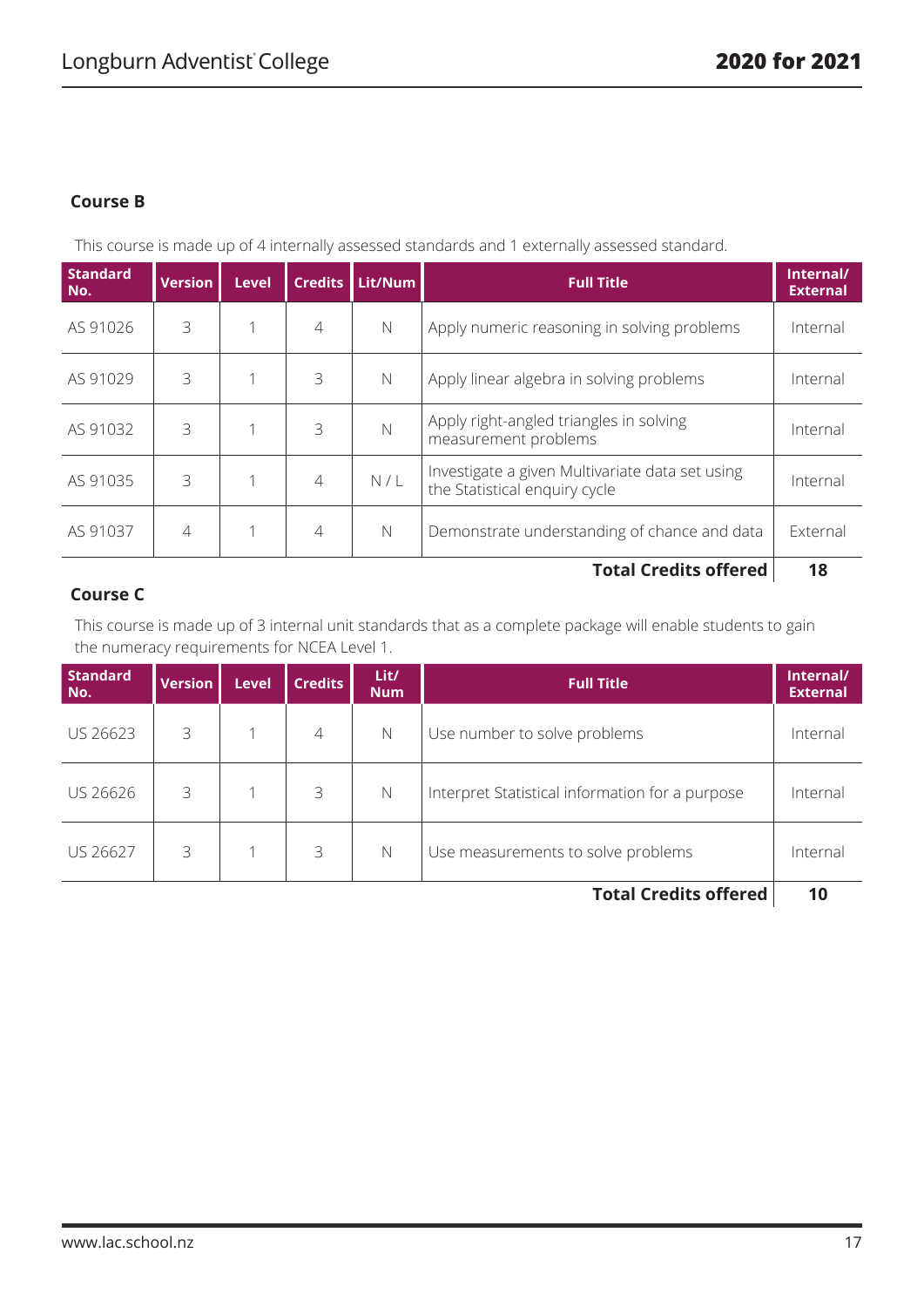### Level 1 **Music**

#### **Qualification:**

NCEA Level 1 Achievement Standards - This subject provides you with the opportunity to gain credits towards the National Certificate of Educational Achievement.

#### **Entry Requirement:**

Open entry, with it being preferable that students will have:

- Learned a musical instrument for at least 2 years previously and is currently receiving tuition on a musical instrument.
- Successfully completed Year 10 Music.

#### **Course Description:**

#### *Students will:*

- Be expected to undertake all 20 credits school EDG exams will guide entries to the final exams.
- Prepare two pieces of music to play on their own through their music instrumental tuition.
- Participate in a performing music group through the year.
- Prepare one piece of music as a member of a group for assessment.
- Develop composition skills so that they can compose two original pieces of music either on their own or as a collaborative effort.
- Develop skills in writing melodies, rhythms, chords that they hear.
- Develop skills in identifying features in musical scores of different styles of music.
- Study different styles of music from different eras and describe elements and performance features of the music.

#### **Achievement Standards that will be drawn from for an assessment programme:**

| <b>Standard</b><br>No. | <b>Version</b> | <b>Level</b> | <b>Credits</b> | Lit/<br><b>Num</b> | <b>Full Title</b>                                                                            | Internal/<br><b>External</b> |
|------------------------|----------------|--------------|----------------|--------------------|----------------------------------------------------------------------------------------------|------------------------------|
| AS 91090               | 3              |              | 6              |                    | Perform two pieces of music as a featured<br>soloist                                         | Internal                     |
| AS 91091               | $\mathcal{P}$  |              | 4              |                    | Demonstrate ensemble skills through<br>performing a piece of music as a member of a<br>group | Internal                     |
| AS 91092               | 3              |              | 6              |                    | Compose two original pieces of music                                                         | Internal                     |
| AS 91093               | $\overline{2}$ |              | $\overline{4}$ |                    | Demonstrate aural and theoretical skills through<br>transcription                            | External                     |
| AS 91094               | $\overline{2}$ |              | $\overline{4}$ |                    | Demonstrate knowledge of conventions used in<br>music scores                                 | External                     |
| AS 91095               | 3              |              | 6              |                    | Demonstrate knowledge of two music works<br>from contrasting contexts                        | Internal                     |
|                        |                |              |                |                    | <b>Total Credits offered</b>                                                                 | 20                           |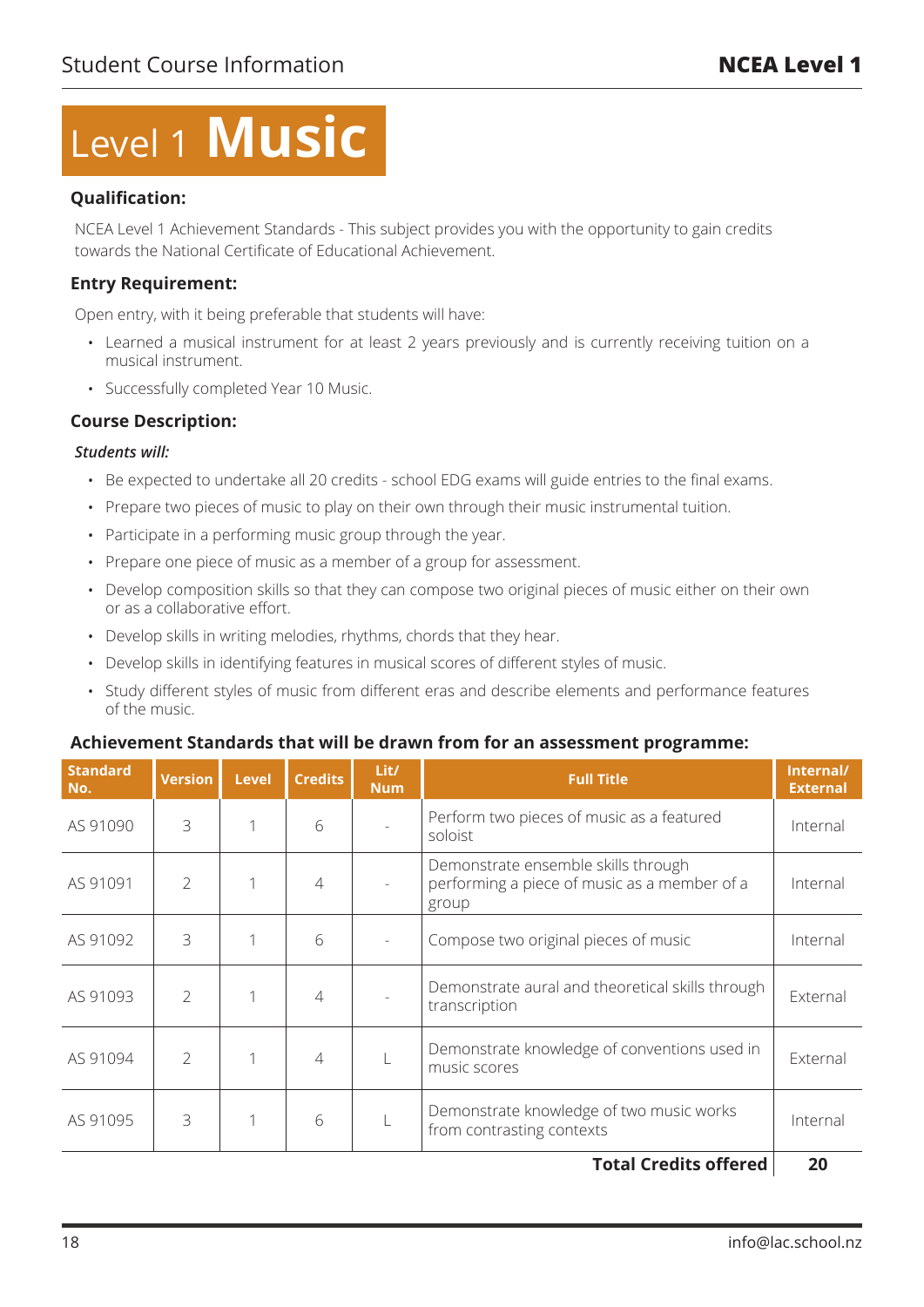### Level 1 **Physical Education**

#### **Qualification:**

NCEA Level 1 Achievement Standards - This subject provides you with the opportunity to gain credits towards the National Certificate of Educational Achievement.

#### **Entry Requirement:**

None

#### **Course Description:**

This course provides students with opportunities to explore biophysical principles applications. Students will also promote physical activity and develop leadership skills. By learning in, through, and about movement, students come to understand that movement is integral to human expression and that it contributes to people's pleasure and enhances their lives. They learn to understand, appreciate, and move their bodies, relate positively to others, and demonstrate constructive attitudes and values.

This learning takes place as they engage in play, games, sports, exercise, recreation, adventure, and expressive movement in diverse physical and social environments. Physical education encourages students to participate in movement experiences that promote and support the development of physical and social skills.

#### **Course costs:**

Approximately \$30 - Local trips

| <b>Standard</b><br>No. | <b>Version</b> | <b>Level</b> | <b>Credits</b> | Lit/<br><b>Num</b> | <b>Full Title</b>                                                                                                    | Internal/<br><b>External</b> |
|------------------------|----------------|--------------|----------------|--------------------|----------------------------------------------------------------------------------------------------------------------|------------------------------|
| AS 90962               | 3              |              | 5              |                    | Demonstrate understanding of the function<br>of the body as it relates to the performance of<br>physical activity    | Internal                     |
| AS 90963               | 3              |              | 5              |                    | Demonstrate the understanding of the function<br>of the body as it relate to the performance of<br>physical activity | Internal                     |
| AS 90964               | 3              |              | 3              |                    | Demonstrate quality movement in the<br>performance of a physical activity                                            | Internal                     |
| AS 90966               | $\overline{2}$ |              | $\overline{4}$ |                    | Demonstrate interpersonal skills in a group and<br>explain how these skills impact on others.                        |                              |
| AS 90968               | 3              |              | 3              |                    | Demonstrate and show understanding of<br>responsible behaviour for safety during outdoor<br>education activities.    | Internal                     |
|                        |                |              |                |                    | Tatal Cuadita affauad                                                                                                | ำก                           |

#### **Achievement Standards that will be drawn from for an assessment programme:**

**Total Credits offered 20**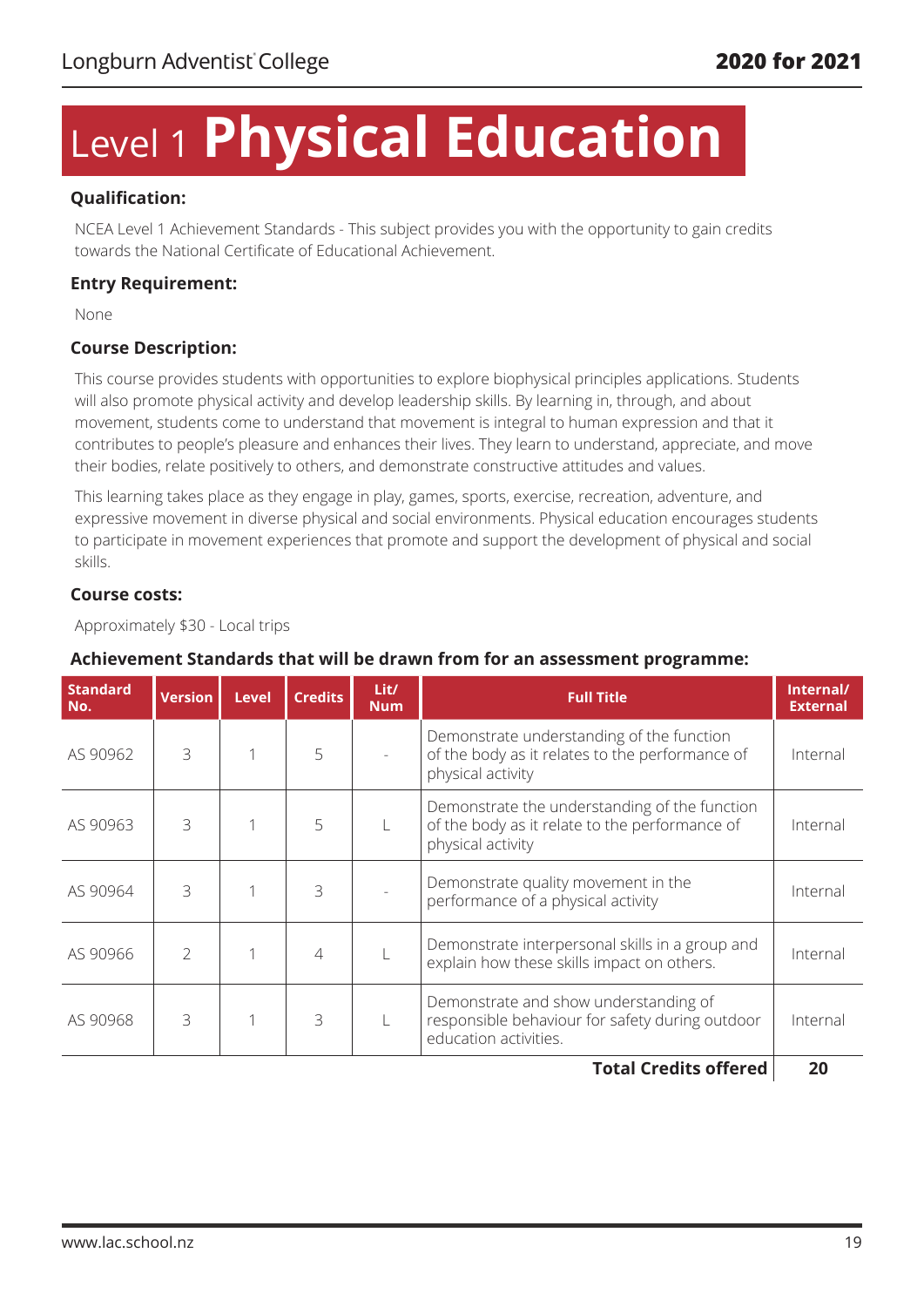### Level 1 **Religious Studies**

#### **Qualification:**

NCEA Level 1 Achievement Standards - This subject provides you with the opportunity to gain credits towards the National Certificate of Educational Achievement.

#### **Course Requirement:**

None

#### **Course Description:**

Students will participate in a range of activities to get to know the Bible better. They will also describe key beliefs of a religious tradition and what beliefs people have about God. Students will be encouraged to describe the features of a sacred text which will involve looking at the construction and purpose of a section of the Bible - in this case the Book of Romans. As well as this, they will look at the ethical principles of a Christian tradition, looking at the Biblical principles of dating - how does God want us to treat our date and ourselves in a dating situation.

#### **Achievement Standards that will be drawn from for an assessment programme:**

| <b>Standard</b><br>No. | <b>Version</b> | <b>Level</b> | <b>Credits</b> | Lit/<br><b>Num</b> | <b>Full Title</b>                                                                                | Internal/<br><b>External</b> |
|------------------------|----------------|--------------|----------------|--------------------|--------------------------------------------------------------------------------------------------|------------------------------|
| AS 90816               |                |              | 6              |                    | Describe the purpose of a sacred text                                                            | Internal                     |
| AS 90818               | $\mathcal{P}$  |              | 6              |                    | Describe the application of the key ethical<br>principle(s) of a religious tradition to an issue | Internal                     |
| AS 90819               | $\mathcal{P}$  |              | 6              |                    | Describe key beliefs of a religious tradition                                                    | Internal                     |
| AS 90817               | 3              |              | 6              |                    | Describe a significant development within a<br>religious tradition                               | Internal                     |
|                        |                |              |                |                    | <b>Total Credits offered</b>                                                                     | 18                           |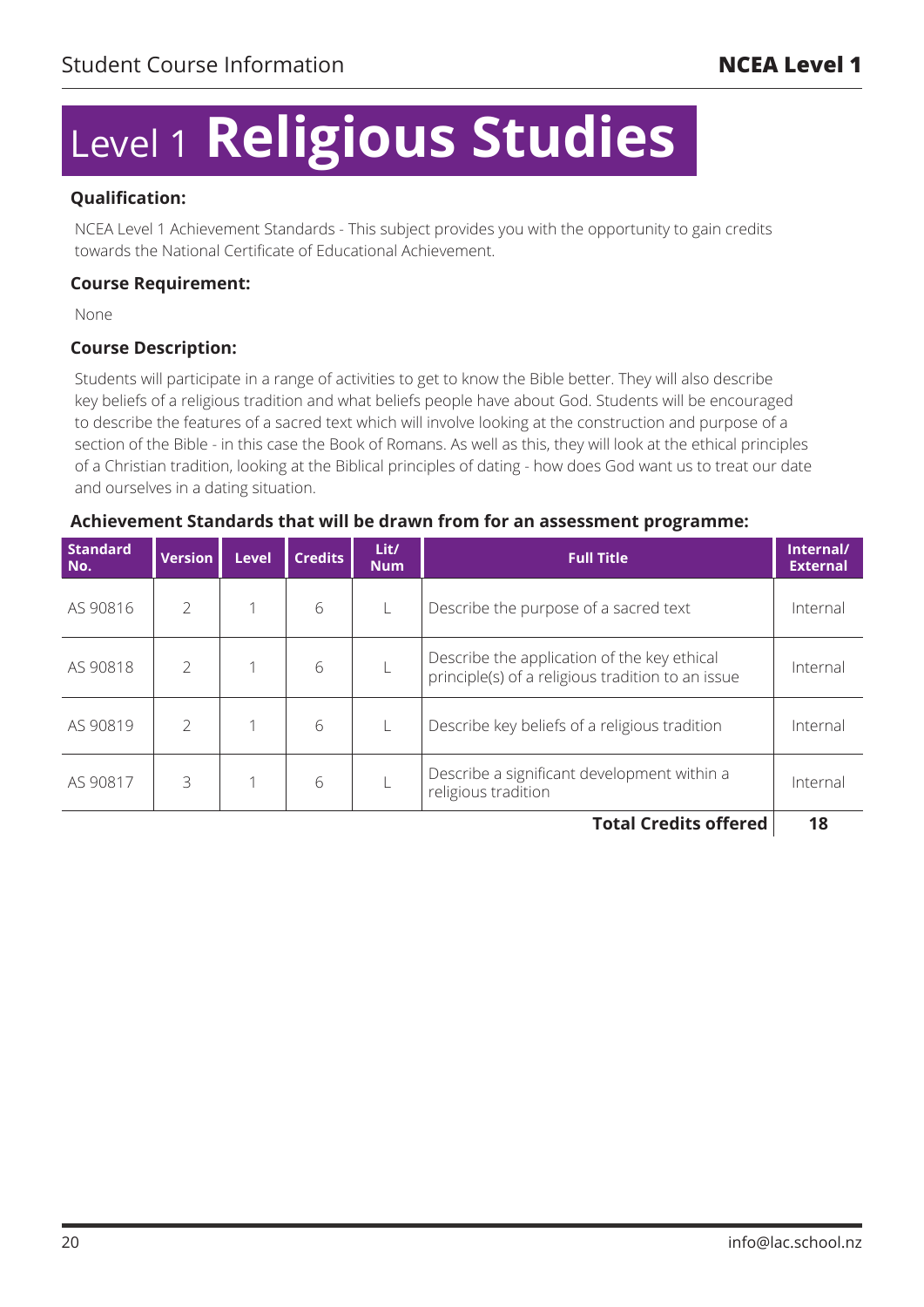### Level 1 **Science**

#### **Qualification**:

NCEA Level 1 Achievement Standards - This subject provides you with the opportunity to gain credits towards the National Certificate of Educational Achievement.

#### **Entry Requirement:**

None

#### **Course Description:**

This class covers a general look at the 3 main disciplines in Science those being Chemistry, Physics and Biology. The topics covered form a good basis for further study at Level 2.

#### **Achievement Standards that will be drawn from for an assessment programme:**

| <b>Standard</b><br>No. | <b>Version</b> | Level |                | Credits   Lit/Num | <b>Full Title</b>                                                                                                  | Internal/<br><b>External</b> |
|------------------------|----------------|-------|----------------|-------------------|--------------------------------------------------------------------------------------------------------------------|------------------------------|
| AS 90925               | 3              | 1     | $\overline{4}$ |                   | Carry out a practical investigation in a biological<br>context, with direction                                     | Internal                     |
| AS 90930               | 3              | 1     | $\overline{4}$ |                   | Carry out a practical chemistry investigation, with<br>direction                                                   | Internal                     |
| AS 90935               | 3              | 1     | $\overline{4}$ |                   | Carry out a practical physics investigation that<br>leads to a linear mathematical relationship, with<br>direction | Internal                     |
| AS 90940               | $\overline{2}$ | 1     | $\overline{4}$ | $\mathbb N$       | Demonstrate understanding of aspects of<br>mechanics                                                               | External                     |
| AS 90943               | 3              | 1     | $\overline{4}$ |                   | Investigate implications of heat for everyday life                                                                 | Internal                     |
| AS 90944               | $\overline{2}$ | 1     | $\overline{4}$ |                   | Demonstrate understanding of aspects of acids<br>and bases                                                         | External                     |
| AS 90948               | $\overline{2}$ | 1     | $\overline{4}$ | L                 | Demonstrate understanding of biological ideas<br>relating to genetic variation                                     | External                     |
| AS 90949               | $\overline{2}$ | 1     | $\overline{4}$ |                   | Life processes of plants and environmental<br>factors that affect them                                             | Internal                     |
| AS 90950               | 3              | 1     | $\overline{4}$ |                   | Investigate biological ideas relating to<br>interactions between humans and micro<br>organisms                     | Internal                     |
|                        |                |       |                |                   | <b>Total Credits offered</b>                                                                                       | 20                           |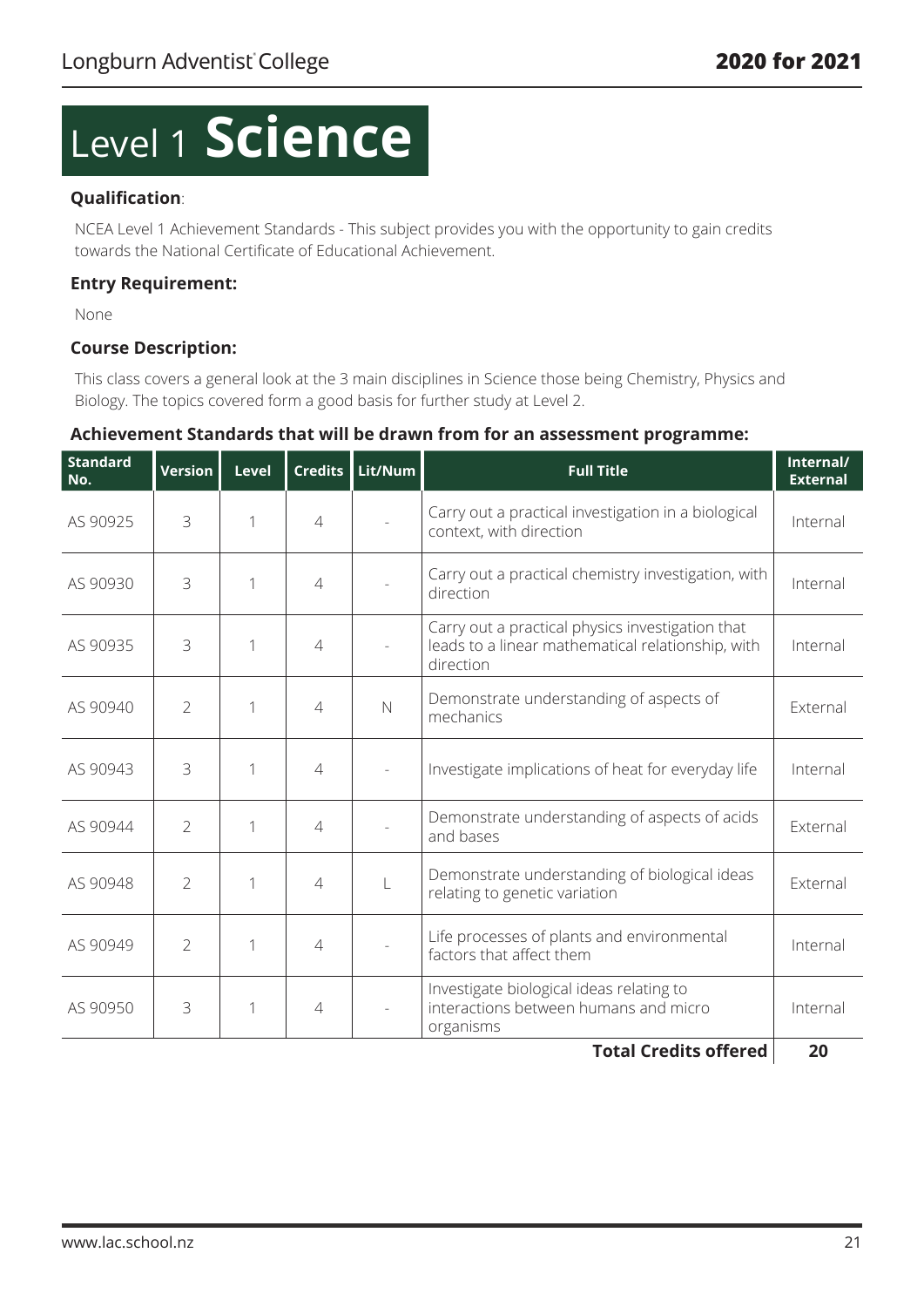### Level 1 **Visual Art**

#### **Qualification:**

NCEA Level 1 Achievement Standards - This subject provides you with the opportunity to gain credits towards the National Certificate of Educational Achievement.

#### **Entry Requirements:**

- Students will have successfully completed Year 9 Core Art
- Students will have ideally taken either Digital or Visual Art as a year 10 option

#### **Course Description:**

#### *Students will:*

- Prepare a 2 panel portfolio of their own artwork to submit for the external Achievement Standard.
- Prepare 1 workbook of original drawings for internal assessment.
- Develop composition skills so that they can compose original pieces of artwork on their own and as a collaborative effort.
- Develop skills in composition, drawing and painting.
- Develop skills in identifying features in the works of New Zealand artists of different periods.
- Study different New Zealand art movements from different eras and describe visual elements and motifs of each.

#### **Achievement Standards that will be drawn from for an assessment programme:**

| <b>Standard</b><br>No. | <b>Version</b> | <b>Level</b> | <b>Credits</b> | Lit/<br><b>Num</b> | <b>Full Title</b>                                                                                         | Internal/<br><b>External</b> |
|------------------------|----------------|--------------|----------------|--------------------|-----------------------------------------------------------------------------------------------------------|------------------------------|
| AS 90914               | 3              |              | $\overline{4}$ |                    | Use drawing methods and skills for recording<br>information using wet and dry media                       | Internal                     |
| AS 90915               | $\mathcal{P}$  |              | 6              |                    | Use drawing conventions to develop work in<br>more than one field of practice                             | Internal                     |
| AS 90916               | 3              |              | 12             |                    | Produce a body of work informed by<br>established practice which develops ideas using<br>a range of media | External                     |
| AS 91325               |                |              | 4              |                    | Produce a resolved work that demonstrates<br>control of skills appropriate to cultural<br>conventions     | Internal                     |

**Total Credits offered 22**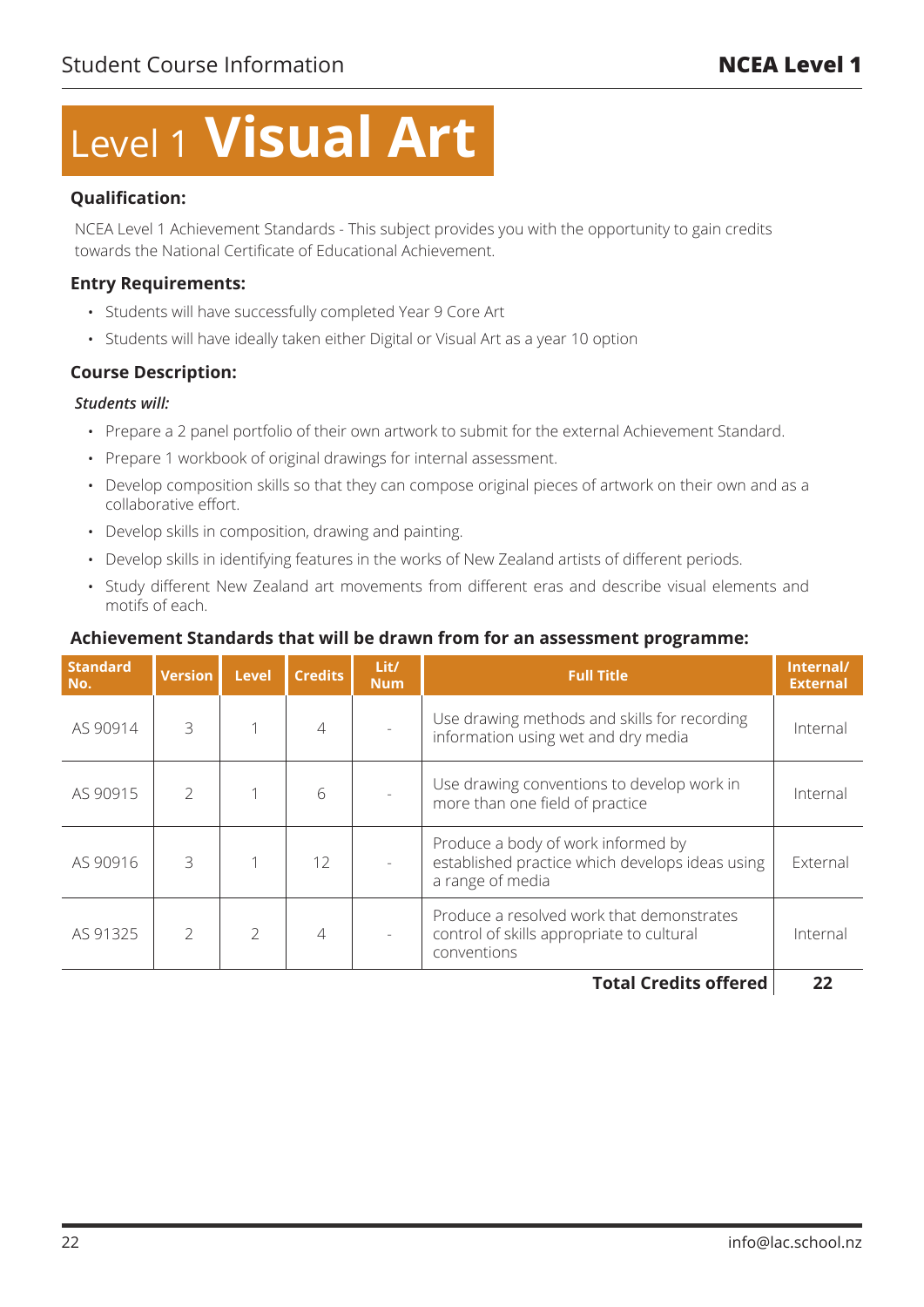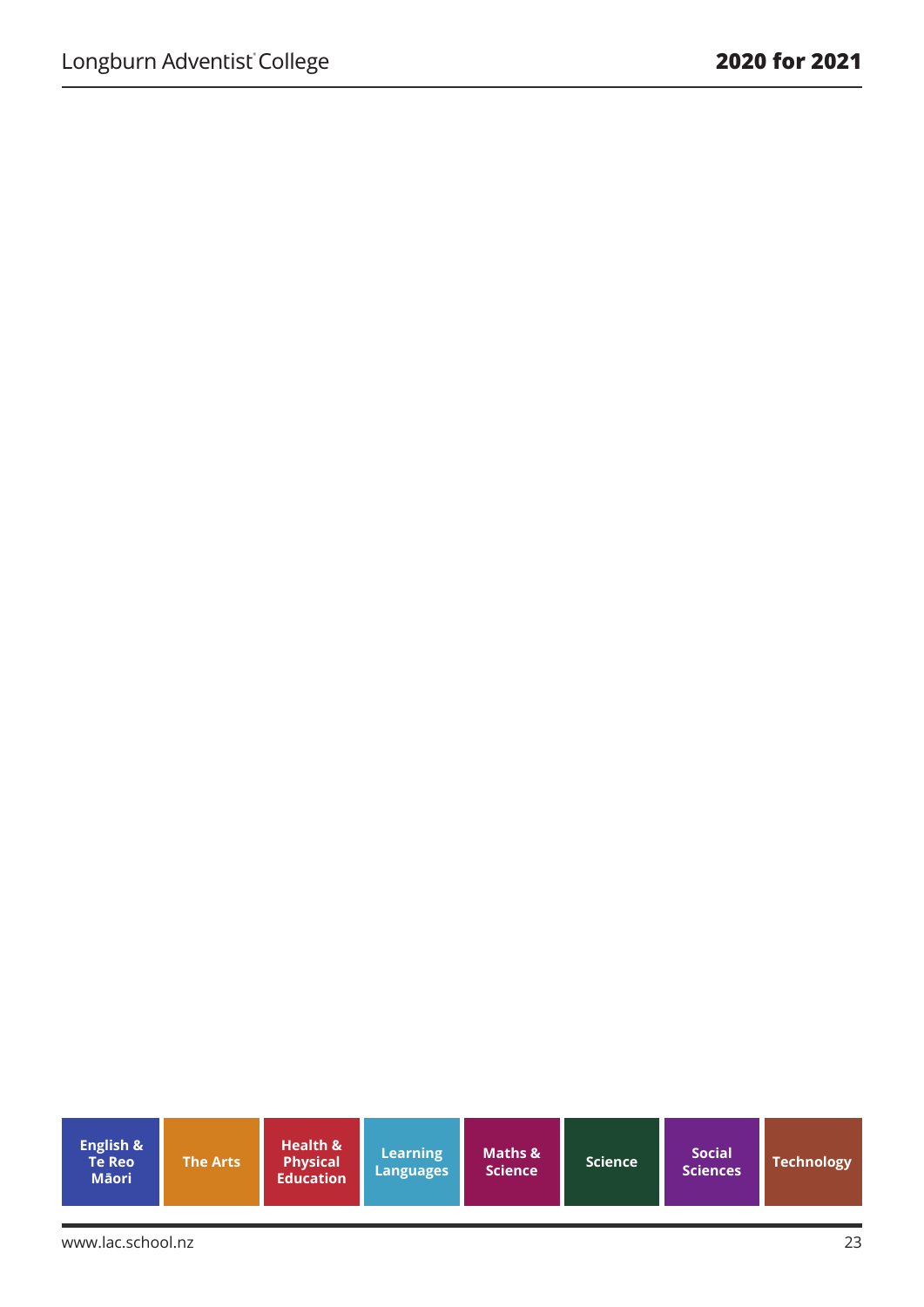# **NCEA Information**

#### **The National Certificate of Educational Achievement NCEA**

This is an introduction to assessment against achievement standards and unit standards and the National Qualifications Framework (NQF) at Longburn Adventist College.

#### **How To Gain NCEA**

In Years 11, 12 and 13, subjects will offer a range of standards which assess different areas of knowledge and skills. These are called standards. Each standard is worth credits which will contribute towards gaining NCEA at Level 1, Level 2 and Level 3. Each subject will offer up to 22 credits.

#### How to achieve standards to gain credits:

Achievement Standards are assessed by internal assessment, which takes place in school throughout the year (quality assured by NZQA), and by external assessment which is assessed by NZQA at the end of the year. The results have levels of achievement: Not Achieved (N), Achieved (A), Achieved with Merit (M) and Achieved with Excellence (E).

Unit Standards are assessed internally in school or the workplace and usually assess a more vocational based skill. They lead to a more specific qualification, eg. Building and Construction Certificate.

Results are either Achieved (A) or Not Achieved (N).

#### **The minimum requirements for NCEA Level 1, 2 and 3**

| <b>NCEA</b><br><b>Level</b> | <b>Credits required</b>                                        | <b>Literacy and</b><br><b>Numeracy credits</b><br>required   |
|-----------------------------|----------------------------------------------------------------|--------------------------------------------------------------|
| Level 1                     | 80 credits: At Level 1 or above                                | 10 literacy, 10 numeracy                                     |
| level 2                     | 80 credits: 60 at Level 2 or above plus 20 at any level        | Level 1 Literacy and<br>Numeracy requirements<br>must be met |
| Level 3                     | 80 credits: 60 at Level 3 or above plus 20 at Level 2 or above | Level 1 Literacy and<br>Numeracy requirements<br>must be met |

#### **NCEA Level 1 Literacy and Numeracy Requirements**

Students will achieve 10 Literacy and 10 Numeracy Credits through either:

- Achievement standards available through a range of subjects with a minimum of 10 credits, or
- Unit standards package of 3 unit standards worth a total of 10 credits.

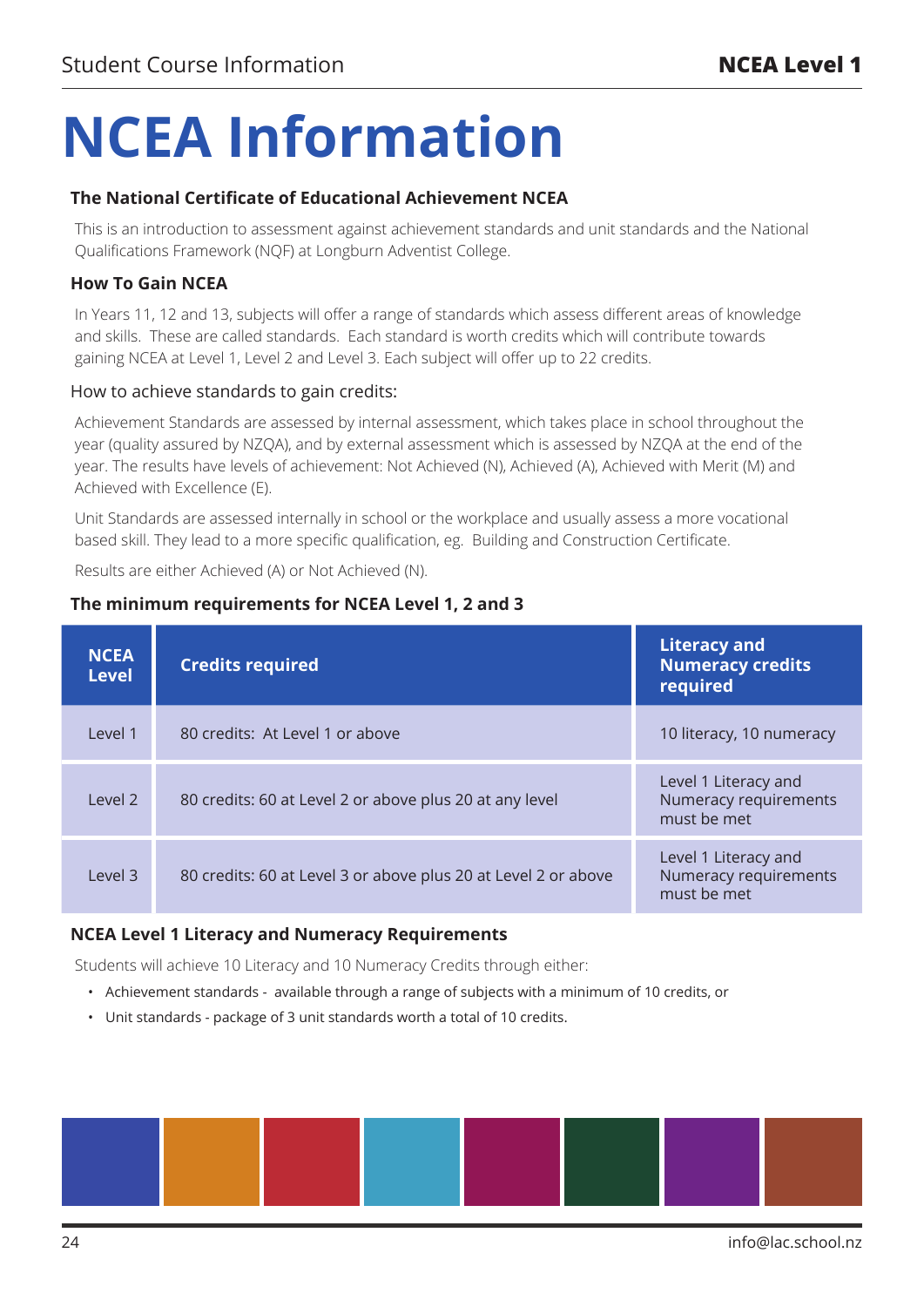### **University Entrance Requirements**

Students begin preparing for University Entrance from NCEA Level 1.

There will be some requirements to meet in each NCEA level, from Level 1 to 3.

#### **University Entrance 2021**

*To achieve University Entrance students must gain all of the following:*

| <b>NCEA Level 3</b>                   |                                       |                                                         |  |  |  |  |  |
|---------------------------------------|---------------------------------------|---------------------------------------------------------|--|--|--|--|--|
| Three subjects - at Level 3           | Literacy                              | <b>Numeracy</b>                                         |  |  |  |  |  |
| Made up of:                           | <b>10</b> credits at Level 2 or above | <b>10</b> credits at Level 1 or above,                  |  |  |  |  |  |
| <b>14</b> credits each, in 3 approved | Made up of:                           | Made up of:                                             |  |  |  |  |  |
| subjects                              | <b>5</b> credits in reading           | <b>Achievement Standards</b><br>- specified achievement |  |  |  |  |  |
|                                       | <b>5</b> credits in writing           | standards available through                             |  |  |  |  |  |
|                                       |                                       | a range of subjects, or unit<br>standards               |  |  |  |  |  |

#### *Course/Subject Endorsement*

**Students may receive NCEA endorsement for individual subjects.**

**Merit endorsement:** 14 credits at Merit (or a mix of Merit and Excellence) in 1 year. At least 3 credits must be internal and 3 credits must be external.

**Excellence endorsement**: 14 credits at Excellence in one year. At least 3 credits must be internal and 3 credits must be external.

#### NCEA CERTIFICATE ENDORSEMENT

Students will require 50 credits at Excellence to gain an NCEA endorsed with Excellence, and 50 credits at Merit (or Merit and Excellence), to gain an NCEA endorsed with Merit.

Credits can be gained over more than one year and more than one level, but must be gained at the level of the certificate or above. Eg, Level 2 credits will count towards endorsement of a Level 1 NCEA, but Level 1 credits will not count towards endorsement of a Level 2 NCEA.

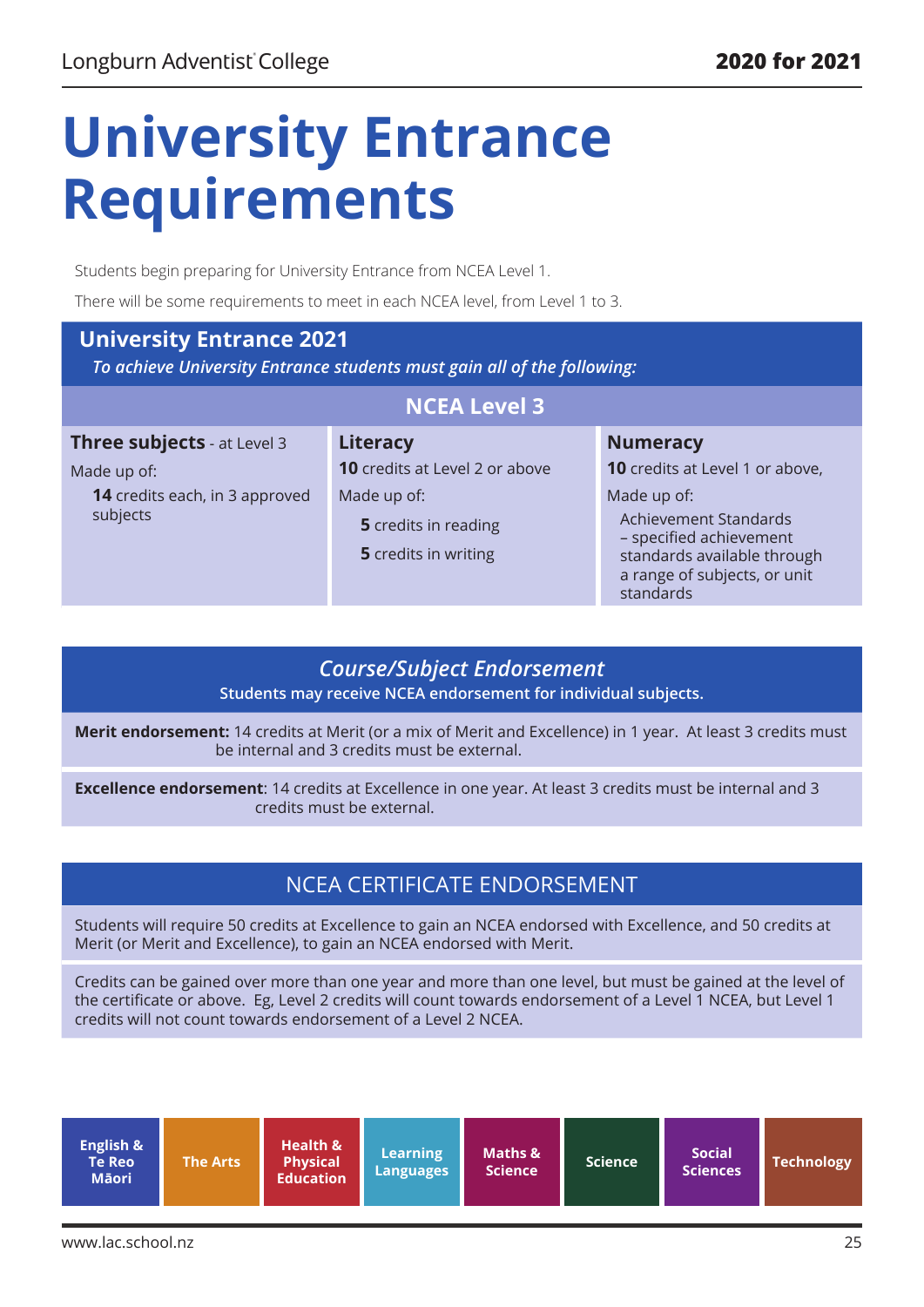# **Choosing Subjects Wisely**

Use these questions as prompts to help you consider what subjects you need to be taking next year:

#### *Interest*

What do you enjoy learning?

#### *Ability*

What subjects are you good at? Have you got ability in this subject?

#### *Career Pathway*

What subjects do you need for the career you'd like to do in the future?

#### *Qualifications*

What qualification/s do you need to achieve?

#### *Pre-requisites*

Have you got the prior learning needed?

#### *How I like to learn*

Will the way learning occurs in this subject help me achieve my best results?

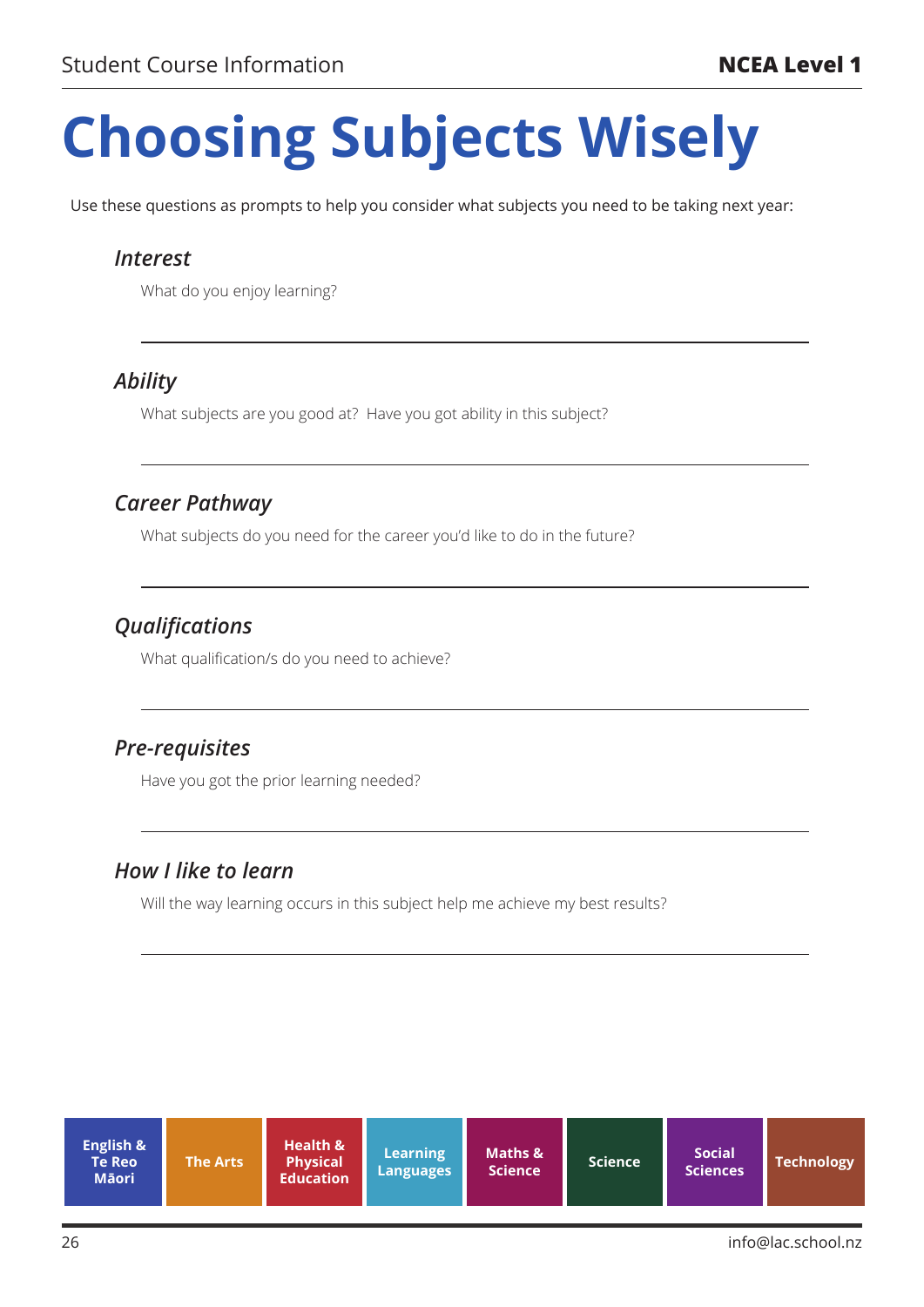# **My Planning Page**

Use this chart to plan for your future in education. Try to consult with your family, careers and your teachers. The more information you gather about your career option the more informed your final decisions will be.